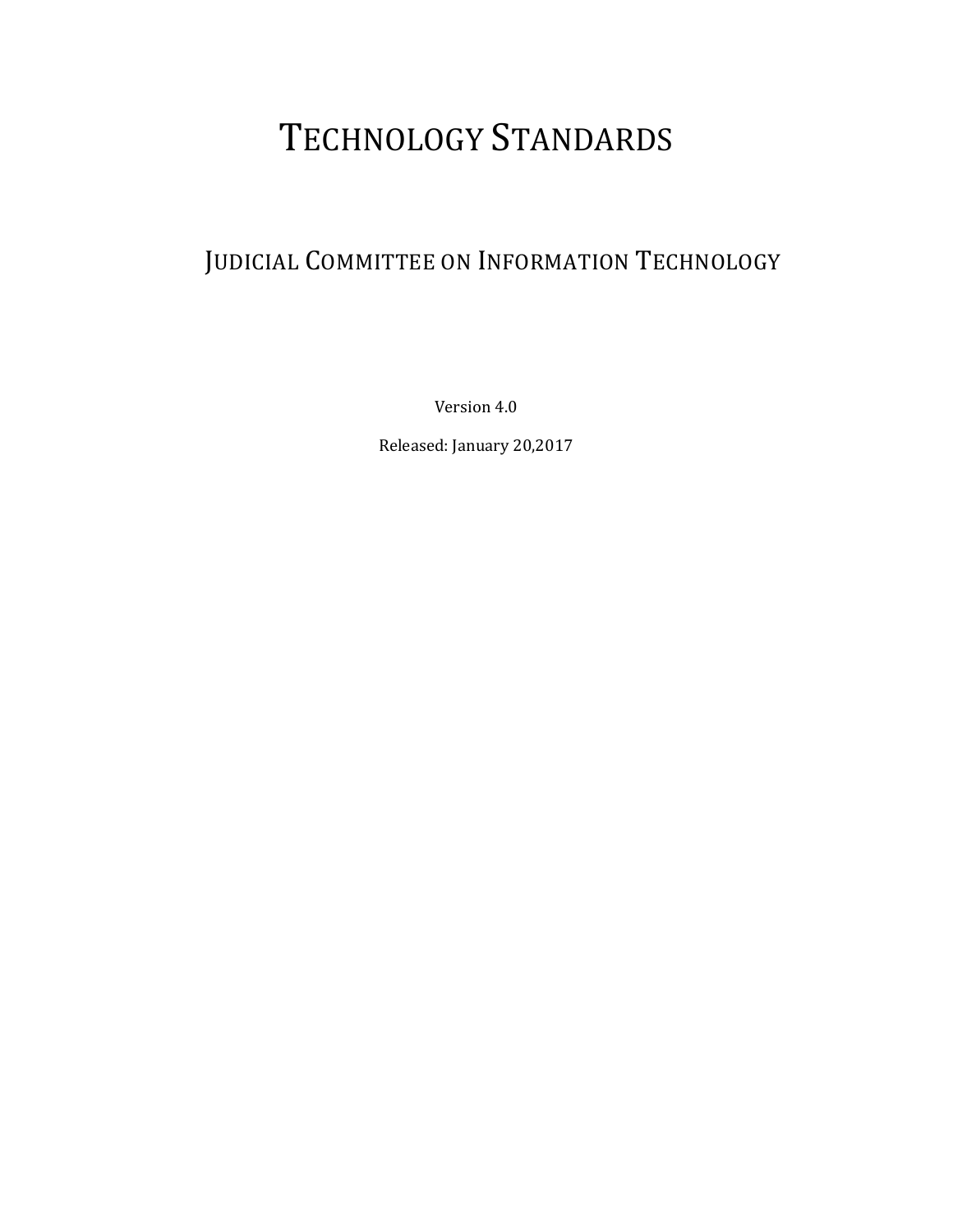# 1 INTRODUCTION

#### 1.1 PURPOSE

Pursuant to Texas Government Code, Chapter 77, Section 77.031, this document delineates standards for the technological needs of the judicial system. This document is approved by the Judicial Committee on Information Technology (JCIT) that was created by the 74<sup>th</sup> Texas Legislature. Changes to this document are effective 90 days after adoption and publication by the JCIT. 

#### 1.2 VERSIONS

| <b>Version</b> | <b>Action</b>                                        | <b>Release Date</b> |
|----------------|------------------------------------------------------|---------------------|
| 1.0            | <b>Initial Draft</b>                                 | April 11, 2012      |
| 1.1            | Added Audio/Video Standards                          | July 25, 2012       |
| 1.2            | <b>Added eFiling Filing Types</b>                    | November 12, 2013   |
| 1.3            | Added additional eFiling Types                       | March 21, 2014      |
| 1.4            | Added standards for Additional Services; Removed     | October 14, 2014    |
|                | Digital Signature standard (covered in rules);       |                     |
|                | Various changes to other standards                   |                     |
| 2.0            | Small changes to codes per county feedback           | February 20, 2015   |
| 2.5            | Small changes to codes per county feedback           | August 14, 2015     |
| 3.0            | Changes to return for correction reasons, additional | January 29, 2016    |
|                | services                                             |                     |
| 3.5            | Addition of JP civil and criminal standards          | August 26, 2016     |
|                | Additional codes in district/county criminal         |                     |
|                | Addition of standard filer processes                 |                     |
| 4.0            | Small changes per feedback                           | January 20, 2017    |

#### 1.3 DEFINITIONS

**Attachment** – any unique supporting document including exhibits and proposed orders that are not defined in Rule 21 (a) of the Texas Rules of Civil Procedure.

**Digital Media** – any files stored in an electronic format. This can include (but is not limited to) text, audio and video files.

**Document** – a pleading, plea, motion, application, request, exhibit, brief, memorandum of law, or other instrument in electronic form.

**DPI** – Dots per inch

**Lead Document** – a document as defined by Rule 21 (a) of the Texas Rules of Civil Procedure. If filing a single document, it is the lead document.

**NARA** - National Archives and Records Administration

**NIEM** – National Information Exchange Model – a partnership of the U.S. Department of Justice, the U.S. Department of Homeland Security, and the U.S. Department of Health and Human Services designed to develop, disseminate and support enterprise-wide information exchange standards and processes that can enable jurisdictions to effectively share critical information in emergency situations, as well as support the day-to-day operations of agencies throughout the nation. NIEM was adopted formally by JCIT and is promulgated in data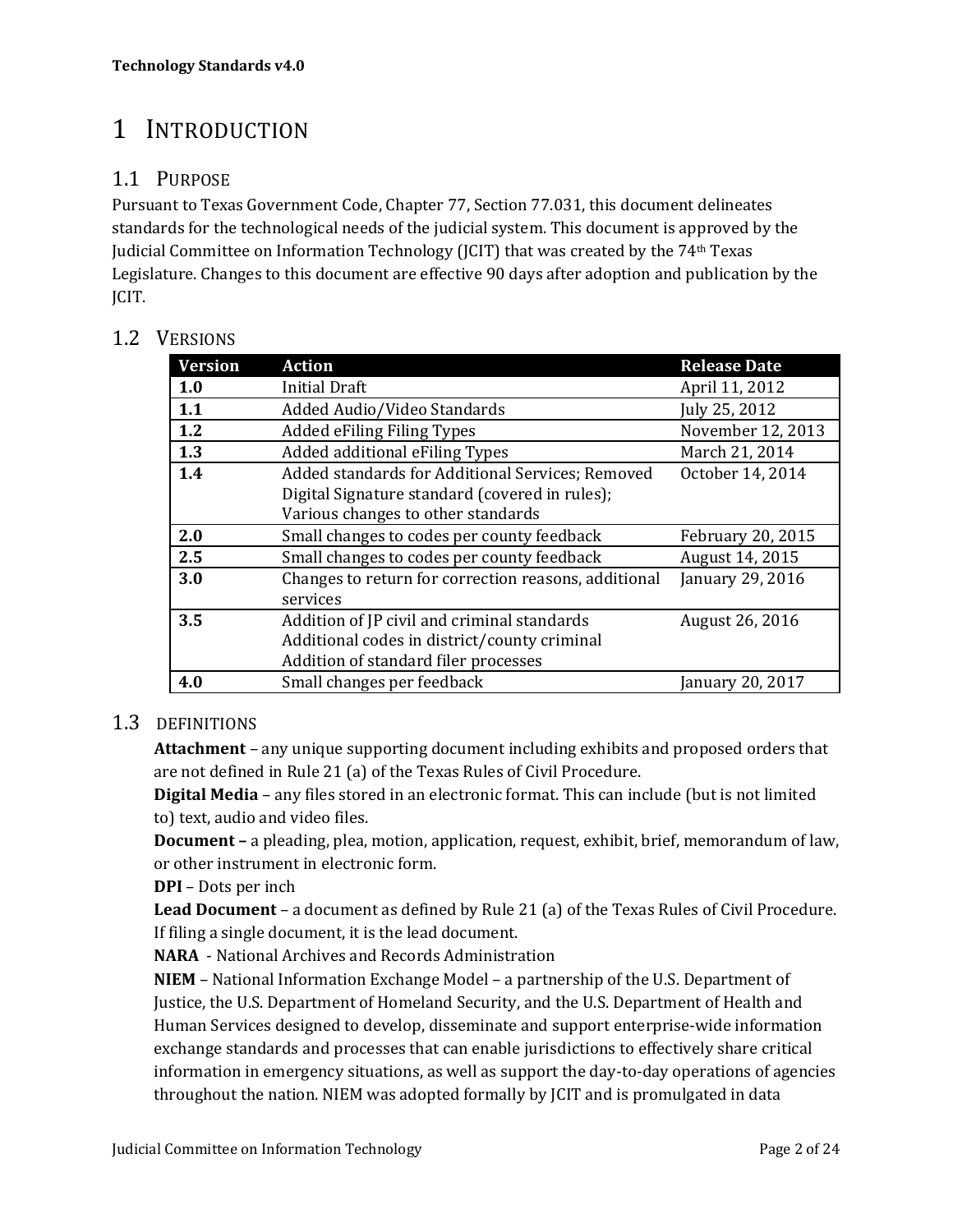exchanges in Texas Administrative Code, Title 1, Part 8, Chapter 177.

**Electronic Court Filing (ECF) standards** – a set of non‐proprietary extensible markup language (XML) and Web services specifications, along with clarifying explanations and amendments to those specifications that have been added for the purpose of promoting interoperability among electronic court filing vendors and systems.

**OCA** – Office of Court Administration

**OCR** – Optical Character Recognition

**PDF** – Portable Document Format – for the purpose of these standards this is PDF 1.4 (ISO) 19005-1:2005 – Revised as  $ISP/NP$  19005-1). This standard specifies how to use PDF for long-term preservation of electronic documents and is applicable to documents containing combinations of character, raster and vector data.

**PDF** Distiller – a program or application that converts files into PDF files so that the printed appearance of a document is preserved regardless of the application used to create it. This functionality is commonly seen as "Print to PDF", "Save to PDF" or "Export to PDF". **PDF Software** – software that conforms to International Organization for Standardization  $(ISO)$  32000-1:2008. This standard specifies standards for creating (writing), reading, displaying and interacting with PDF documents.

**JCIT** – Judicial Committee on Information Technology

- 1.4 REFERENCES
	- $\bullet$  NIEM http://www.niem.gov
	- OASIS LegalXML Electronic Court Filing (ECF) specifications http://www.oasisopen.org/committees/legalxml‐courtfiling/
	- VLC media player supported formats  $-\frac{http://www.videolan.org/vlc/features.html}{http://www.videolan.org/vlc/features.html}$
	- Windows media player supported formats  $-\frac{http://support.microsoft.com/kb/316992}{}$

## 2 SYSTEM DATA EXCHANGE STANDARDS

In accordance with Texas Administrative Code, Title 1, Part 8, Chapter 177, information exchanges that occur between the various systems (electronic filing manager, case management, document management, etc.) should occur using the current OASIS LegalXML specifications. The OASIS LegalXML specification is a subset to NIEM.

# 3 DIGITAL MEDIA STANDARDS

In addition to content and formatting promulgated by the Texas Rules of Civil Procedure, Texas Code of Criminal Procedure, and Texas Rules of Appellate Procedure, the following standards apply to digital media filed electronically or scanned from source records (filed after the effective date of these standards) by the clerk.

#### 3.1 DOCUMENTS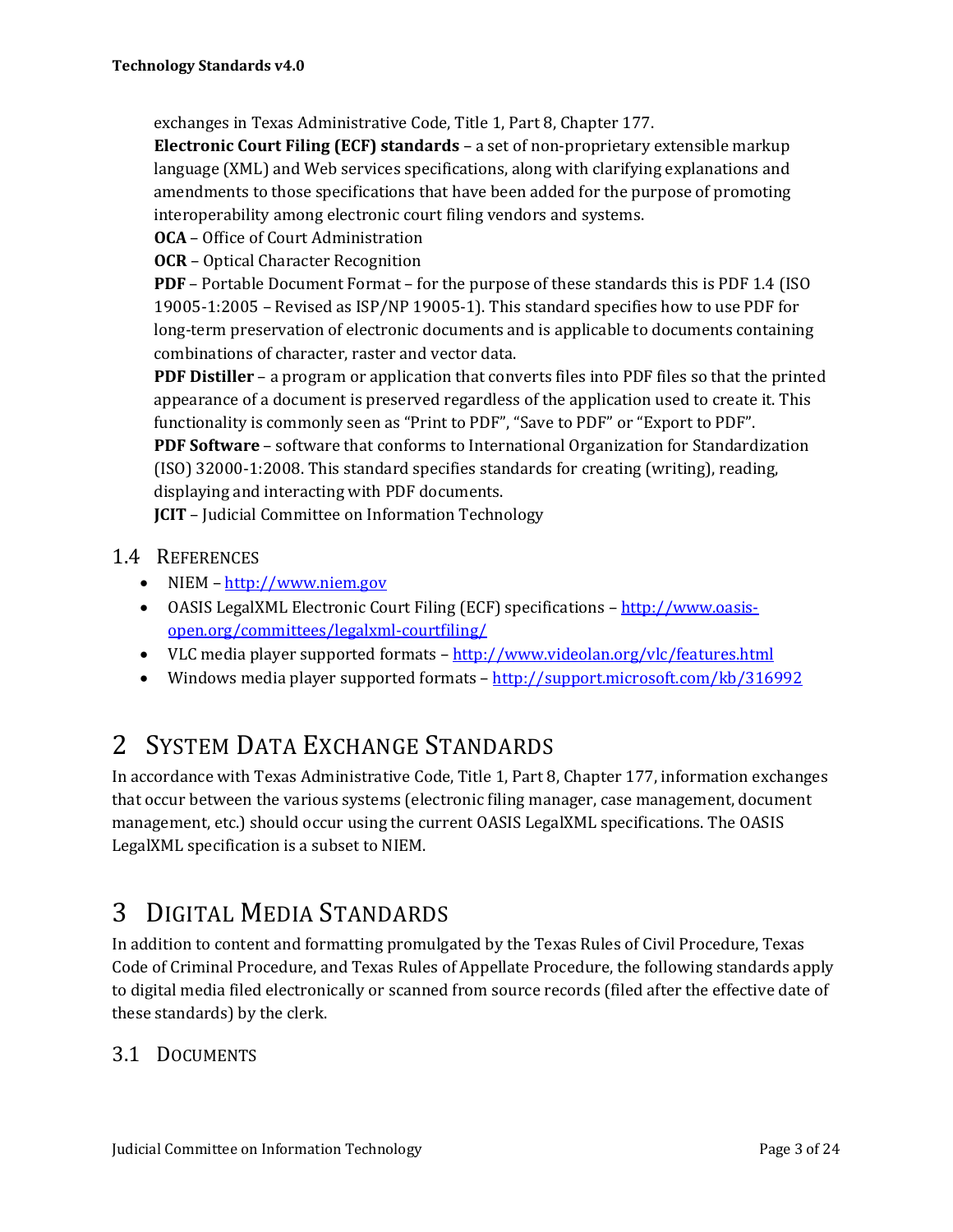- A. An e-filed document must be in text-searchable PDF, using fonts specified in the PDF specification, on 8.5x11 page size, with the content appropriately rotated.
- B. When possible, the document should be generated directly from the originating software using a PDF distiller.
- C. Prior to being filed electronically, a scanned document must have a resolution of 300 DPI. Preferably, scanned documents should be made searchable using OCR technology.
- D. An e-filed document may not contain any security or feature restrictions including password protection or encryption and may not contain embedded multi-media video, audio, or programming.
- E. Documents may not contain package PDF's. PDF's should not be embedded inside of another PDF. Documents may not contain embedded fonts. Each document must be a single PDF. An appellate court may require that multiple PDF documents be combined into a single PDF document and bookmarks used to separate content appropriately. The content of the document should not depend on bookmarks.
- F. Any e-filed document filename should contain only alphanumeric characters that are part of the Latin1\_General character set. No special characters are allowed and the length of the filename should be restricted to 50 characters.

#### 3.2 AUDIO/VIDEO

- A. The following media players are supported (specific audio/video formats can be found on each media player's website):
	- a. VLC media player (VideoLAN Organization)
	- b. Windows media player (Microsoft)
- B. When an audio/video file is natively supported by at least one media player listed in these standards, the file must not be converted into another format.
- C. If an audio/video file is not natively supported by at least one media player listed in these standards, the file must be converted to another format supported by at least one media player listed. The original, any hardware requirements, and software needed to view/hear the original must be submitted as well.
- D. If modifications are needed to enhance the native audio/video, a copy of the original must be made. The modified copy (submitted in addition to the original audio/video) must also be generated in a format supported by at least one media player listed in these standards.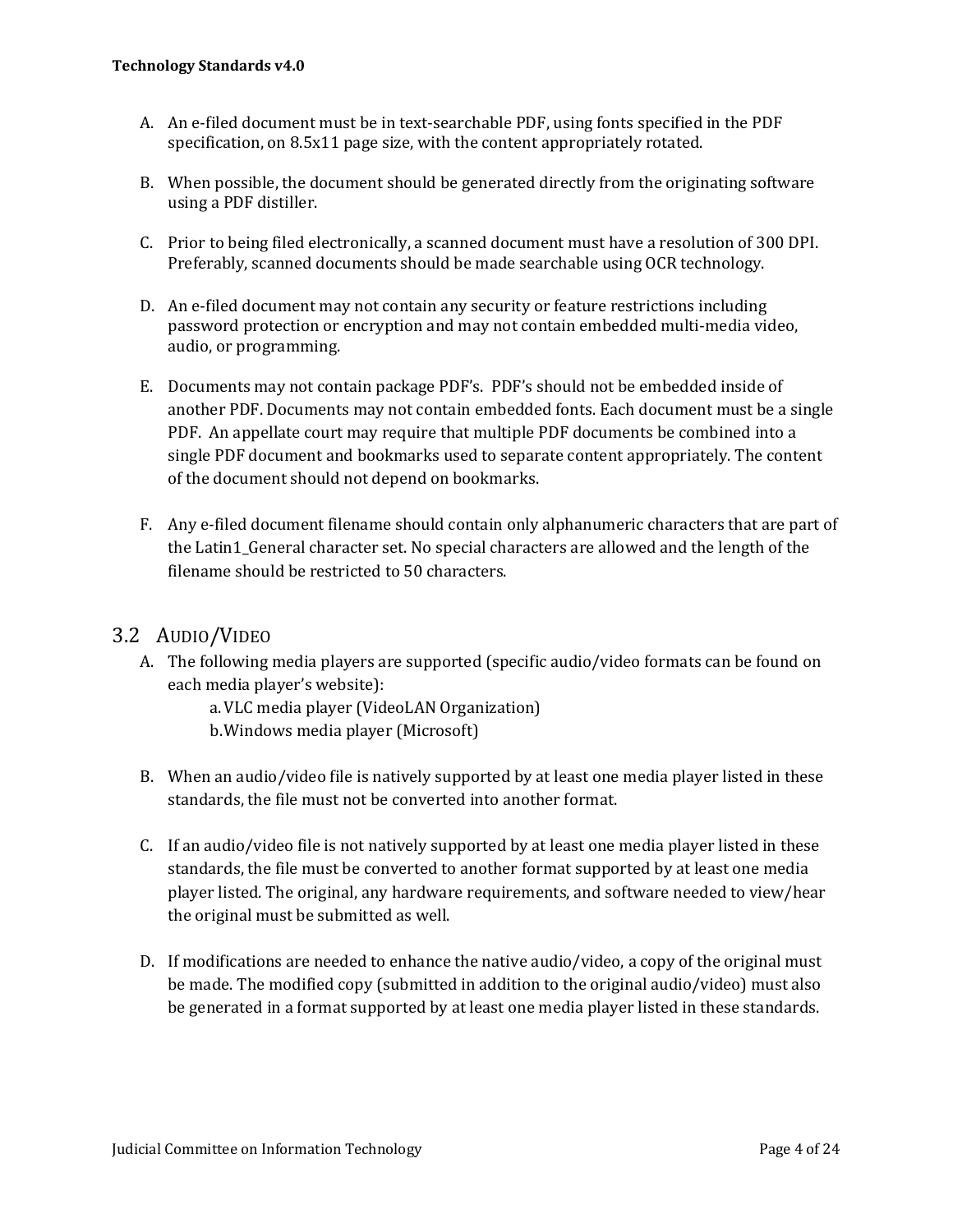# 4 EFILING FILING CONFIGURATIONS

Below are the standard filing configurations to be used in the eFiling system for district, county court at law, probate, constitutional county, and justice of the peace courts. This list of filing configurations must be accepted in each court. Courts and clerks may not add to this configuration, but may eliminate codes if not needed in a particular jurisdiction.

It is important to note that these standards only apply to the electronic filing system which is a delivery system and are NOT standards for a county case management or document management system. 

#### 4.1 CIVIL CASES - DISTRICT AND COUNTY COURTS

| <b>Case Category Code</b>       | <b>Case Type Codes</b>                     |
|---------------------------------|--------------------------------------------|
| Civil - Contract                | Debt/Contract - Consumer/DTPA              |
|                                 | Debt/Contract - Debt/Contract              |
|                                 | Debt/Contract - Fraud/Misrepresentation    |
|                                 | Debt/Contract - Other                      |
|                                 | Foreclosure - Home Equity-Expedited        |
|                                 | Foreclosure - Other                        |
|                                 | Franchise                                  |
|                                 | Insurance                                  |
|                                 | Landlord/Tenant                            |
|                                 | Non-Competition                            |
|                                 | Partnership                                |
|                                 | <b>Other Contract</b>                      |
| Civil - Employment              | Discrimination                             |
|                                 | Retaliation                                |
|                                 | Termination                                |
|                                 | Workers' Compensation                      |
|                                 | Other Employment                           |
| <b>Civil - Injury or Damage</b> | Assault/Battery                            |
|                                 | Construction                               |
|                                 | Defamation                                 |
|                                 | Malpractice - Accounting                   |
|                                 | Malpractice - Legal                        |
|                                 | Malpractice - Medical                      |
|                                 | Malpractice - Other Professional Liability |
|                                 | Motor Vehicle Accident                     |
|                                 | Premises                                   |
|                                 | Product Liability - Asbestos/Silica        |
|                                 | Product Liability - Other                  |
|                                 | Other Injury or Damage                     |
| Civil - Other Civil             | <b>Administrative Appeal</b>               |
|                                 | Antitrust/Unfair Competition               |
|                                 | <b>Bill of Review</b>                      |

*4.1.1 CASE CATEGORIES/TYPES*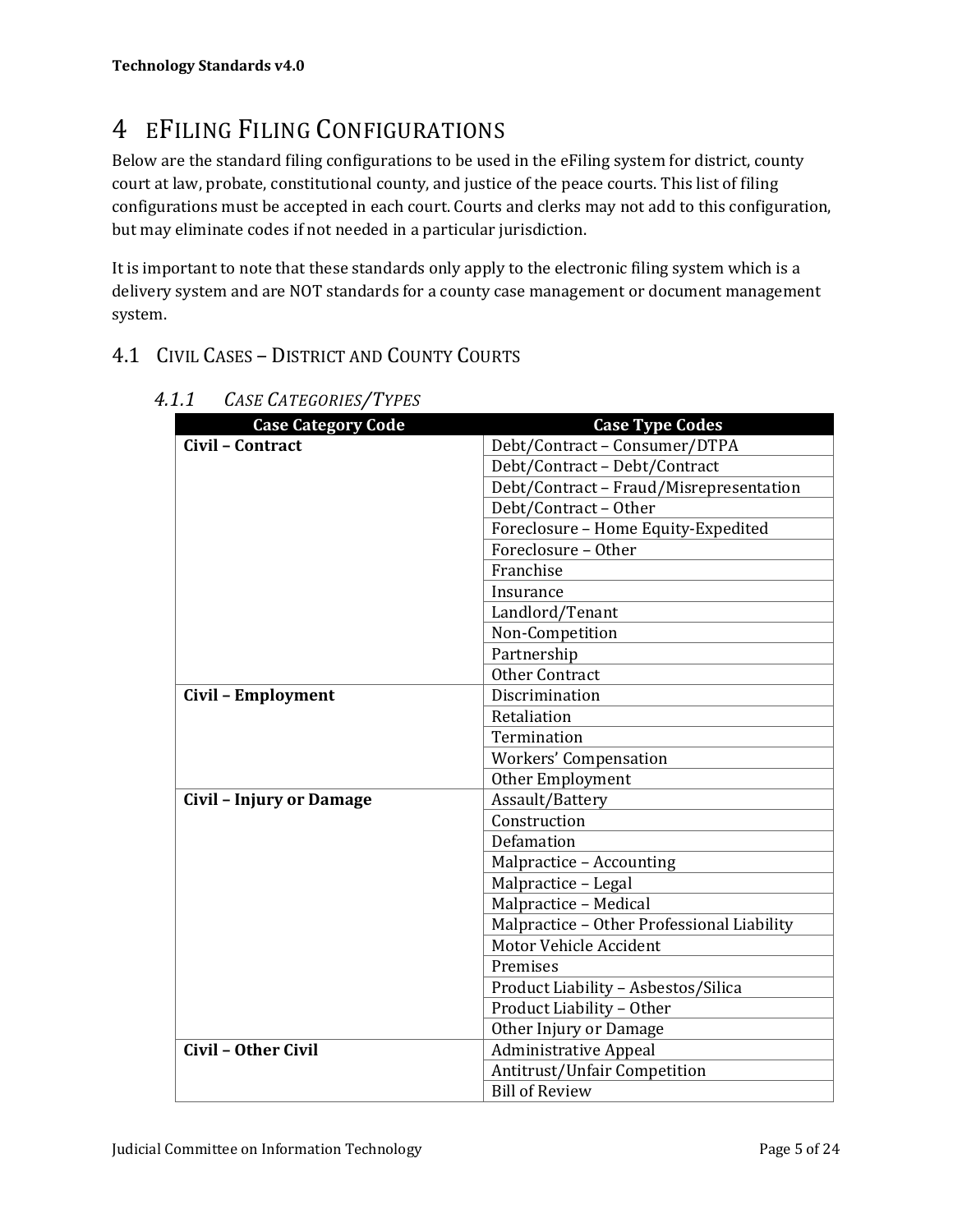|                                            | <b>Code Violations</b>                        |
|--------------------------------------------|-----------------------------------------------|
|                                            | Communicable Disease                          |
|                                            | Foreign Judgment                              |
|                                            | <b>Fraudulent Liens</b>                       |
|                                            | Garnishment                                   |
|                                            | <b>Intellectual Property</b>                  |
|                                            | Judicial Review- Fraudulent Documents         |
|                                            | Lawyer Discipline                             |
|                                            | Perpetuate Testimony                          |
|                                            | Securities/Stock                              |
|                                            | Tortious Interference                         |
|                                            | <b>Toll Road</b>                              |
|                                            | <b>Transfer Structured Settlement Payment</b> |
|                                            | Rights                                        |
|                                            | Other Civil                                   |
| <b>Civil - Real Property</b>               | Condemnation                                  |
|                                            | <b>Eminent Domain</b>                         |
|                                            | Partition                                     |
|                                            | Quiet Title                                   |
|                                            | <b>Trespass to Try Title</b>                  |
|                                            | <b>Other Property</b>                         |
| <b>Civil - Related to Criminal Matters</b> | Expunction                                    |
|                                            | Judgment Nisi                                 |
|                                            | Non-Disclosure                                |
|                                            | <b>Occupational Driver's License</b>          |
|                                            | Seizure/Forfeiture                            |
|                                            | Sexual Predator (Health & Safety Code 841)    |
|                                            | Writ of Habeas Corpus - Pre-indictment        |
|                                            | Other                                         |
| Civil - Tax                                | Tax Appraisal                                 |
|                                            | Tax Delinquency                               |
|                                            | Other Tax                                     |

#### *4.1.2 FILING TYPES*

| <b>New Case</b>            | <b>Subsequent Filings</b>                    |
|----------------------------|----------------------------------------------|
| Affidavit of Indigency     | Affidavit of Indigency                       |
| Application                | Amended Filing                               |
| Petition                   | Answer/Response                              |
| Proposed Order             | Bond                                         |
| Transfer (County Use Only) | Counter Claim/Cross                          |
|                            | Action/Interpleader/Intervention/Third Party |
|                            | Contest                                      |
|                            | Filing of Action other than Original         |
|                            | Garnishment                                  |
|                            | Motion (No Fee)                              |
|                            | <b>Motion for Contempt</b>                   |
|                            | <b>Motion for New Trial</b>                  |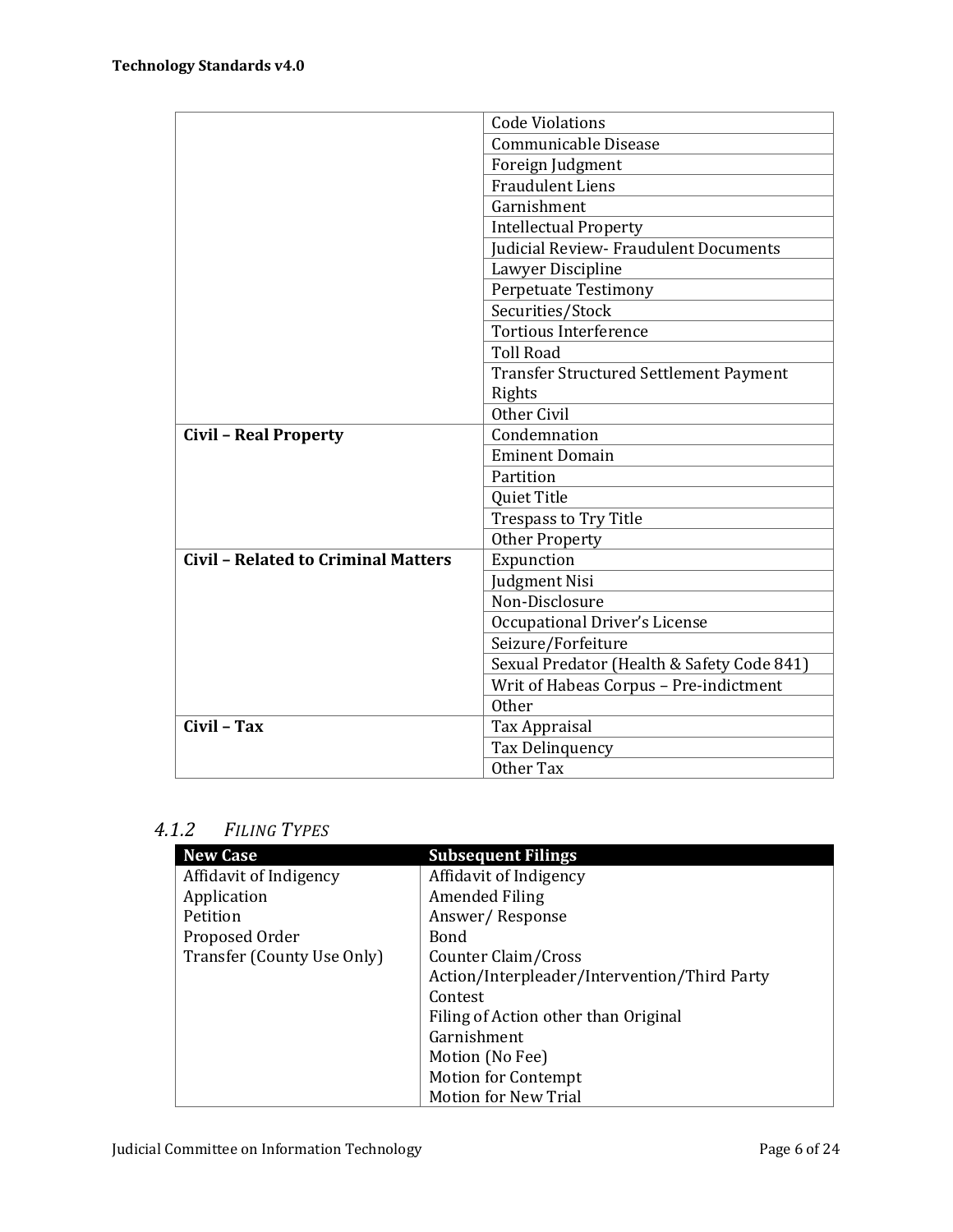| Motion to Modify                     |
|--------------------------------------|
| <b>Motion to Reinstate</b>           |
| Motion to Terminate Wage Withholding |
| <b>Motion to Transfer</b>            |
| Notice                               |
| Notice of Appeal                     |
| No Fee Documents                     |
| Proposed Order                       |
| Request                              |
| Transfer (County Use Only)           |
| <b>Vital Statistics Forms</b>        |
|                                      |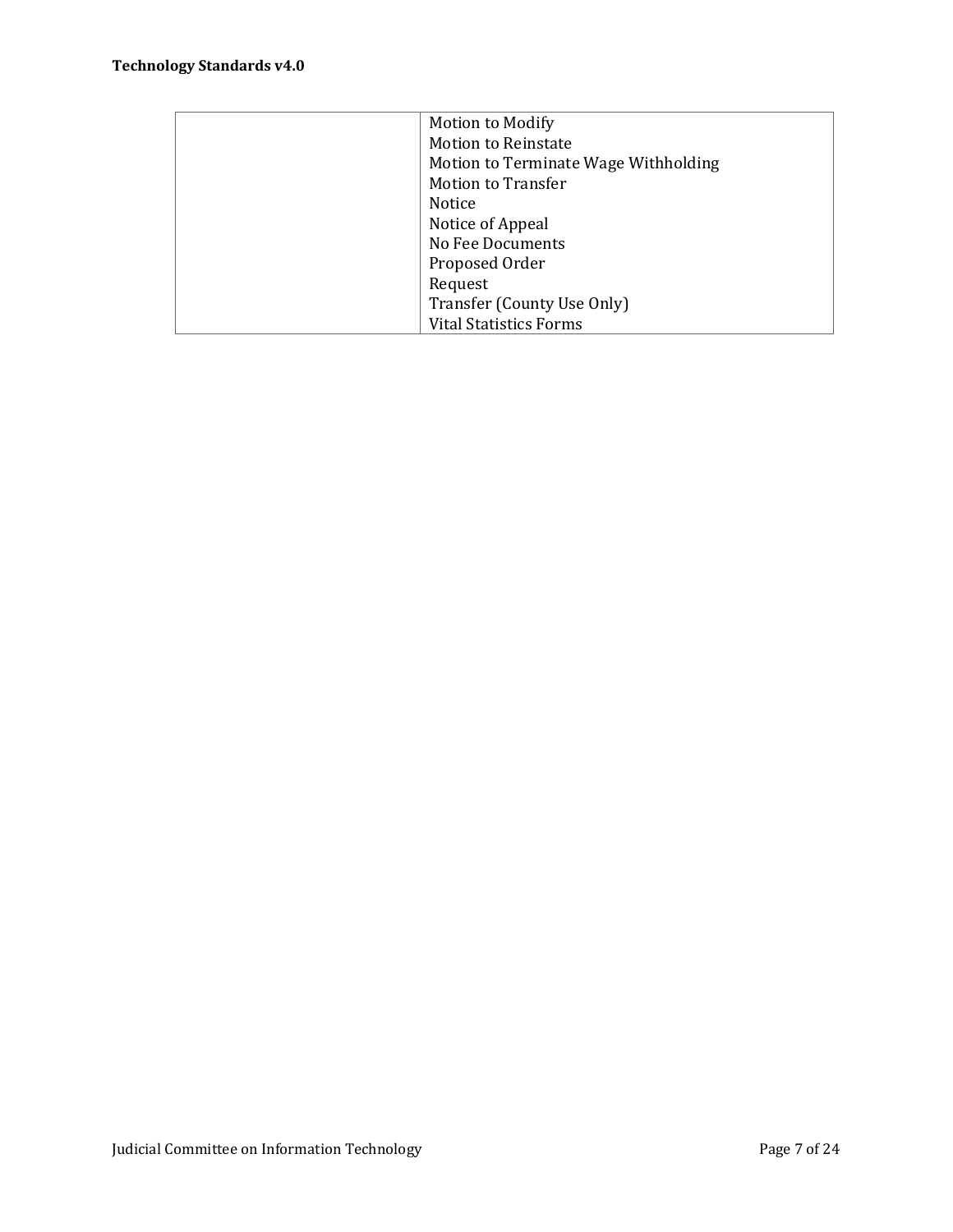### 4.2 CIVIL CASES - JUSTICE OF THE PEACE

| <b>Case Category Code</b>                  | <b>Case Type Codes</b>                     |
|--------------------------------------------|--------------------------------------------|
| Civil                                      | Administrative                             |
|                                            | <b>Bill of Review</b>                      |
|                                            | Debt Claim                                 |
|                                            | Foreign Judgement                          |
|                                            | Garnishment                                |
|                                            | Handgun License                            |
|                                            | Repair and Remedy                          |
|                                            | <b>Small Claims</b>                        |
|                                            | <b>Tax Suit</b>                            |
|                                            | Tow Hearing                                |
|                                            | Truancy                                    |
|                                            | Turnover                                   |
|                                            | Writ of Sequestration                      |
|                                            | Writ to Revive Judgement                   |
| Civil - Injury or Damage                   | <b>Cruelly Treated Animal</b>              |
|                                            | Dangerous Dog                              |
|                                            | Dog Causing Death or Serious Bodily Injury |
| <b>Civil - Real Property</b>               | Eviction                                   |
|                                            | Order for Entry and Property Retrieval     |
|                                            | Writ of Re-Entry                           |
|                                            | Writ of Restoration Utility                |
| <b>Civil - Related to Criminal Matters</b> | <b>Bond Forfeiture</b>                     |
|                                            | Driver's License Suspension Hearing        |
|                                            | Occupational Driver's License              |
|                                            | <b>Stolen or Seized Property</b>           |

### *4.2.1 CASE CATEGORIES/TYPES*

#### *4.2.2 FILING TYPES*

| <b>New Case</b>       | <b>Subsequent Filings</b>                    |
|-----------------------|----------------------------------------------|
| Affidavit             | Abstract of Judgement                        |
| Application           | Affidavit                                    |
| <b>Bill of Review</b> | Amended Filing                               |
| Petition              | Answer Filed                                 |
| Proposed Order        | Appeal Filed                                 |
|                       | <b>Application Filed</b>                     |
|                       | <b>Bankruptcy Filed</b>                      |
|                       | <b>Bond</b>                                  |
|                       | Counter Claim/Cross                          |
|                       | Action/Interpleader/Intervention/Third Party |
|                       | Contest                                      |
|                       | <b>Motion Filed</b>                          |
|                       | <b>Motion for Continuance</b>                |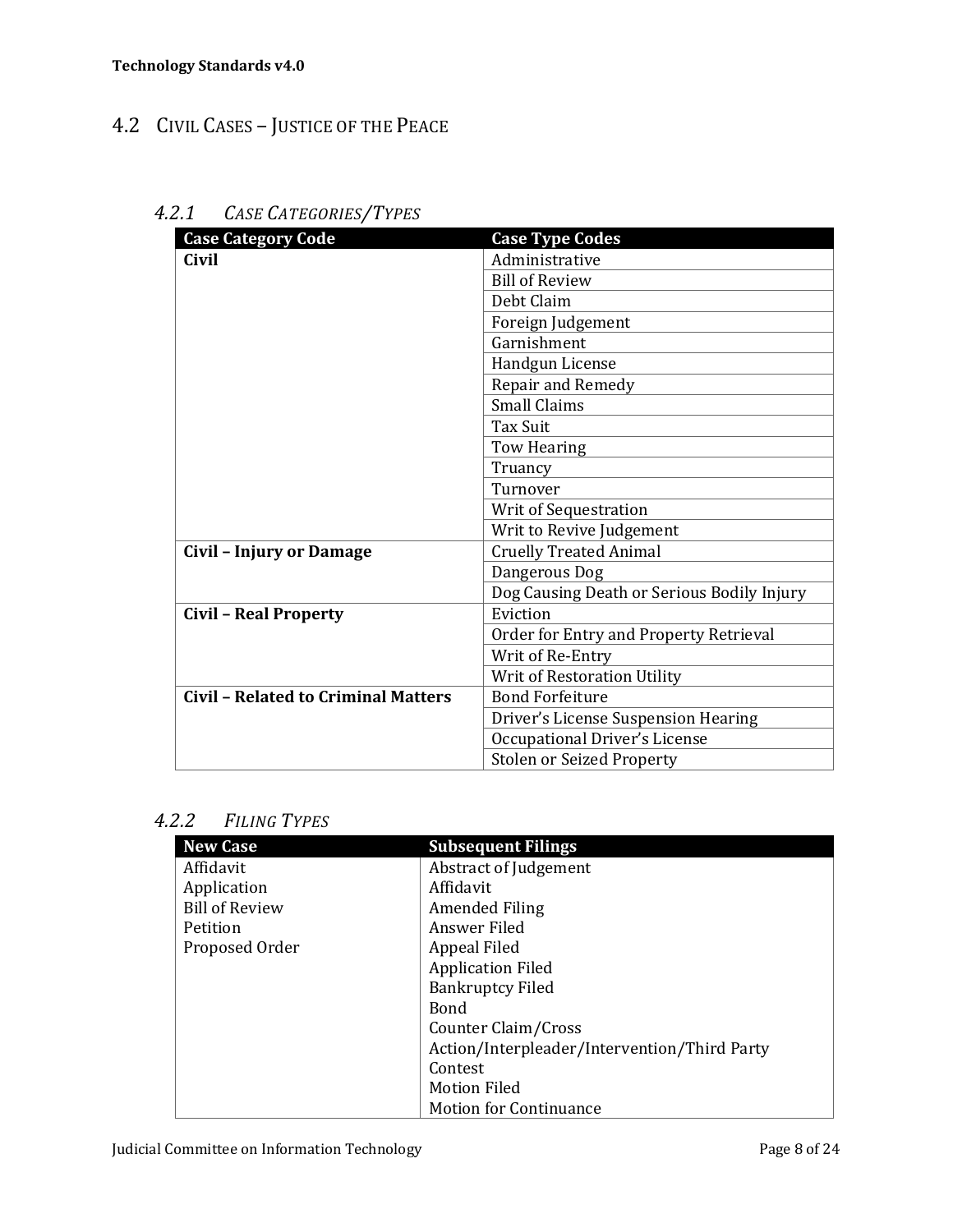| Motion for Default Judgment |
|-----------------------------|
| <b>Motion for Discovery</b> |
| <b>Motion for New Trial</b> |
| <b>Motion to Dismiss</b>    |
| <b>Motion to Transfer</b>   |
| Notice                      |
| Notice of Appeal            |
| Other Documents Not Listed  |
| Proposed Order              |
| <b>Request for Service</b>  |
| Subpoena/Summons            |
| Writ of Execution           |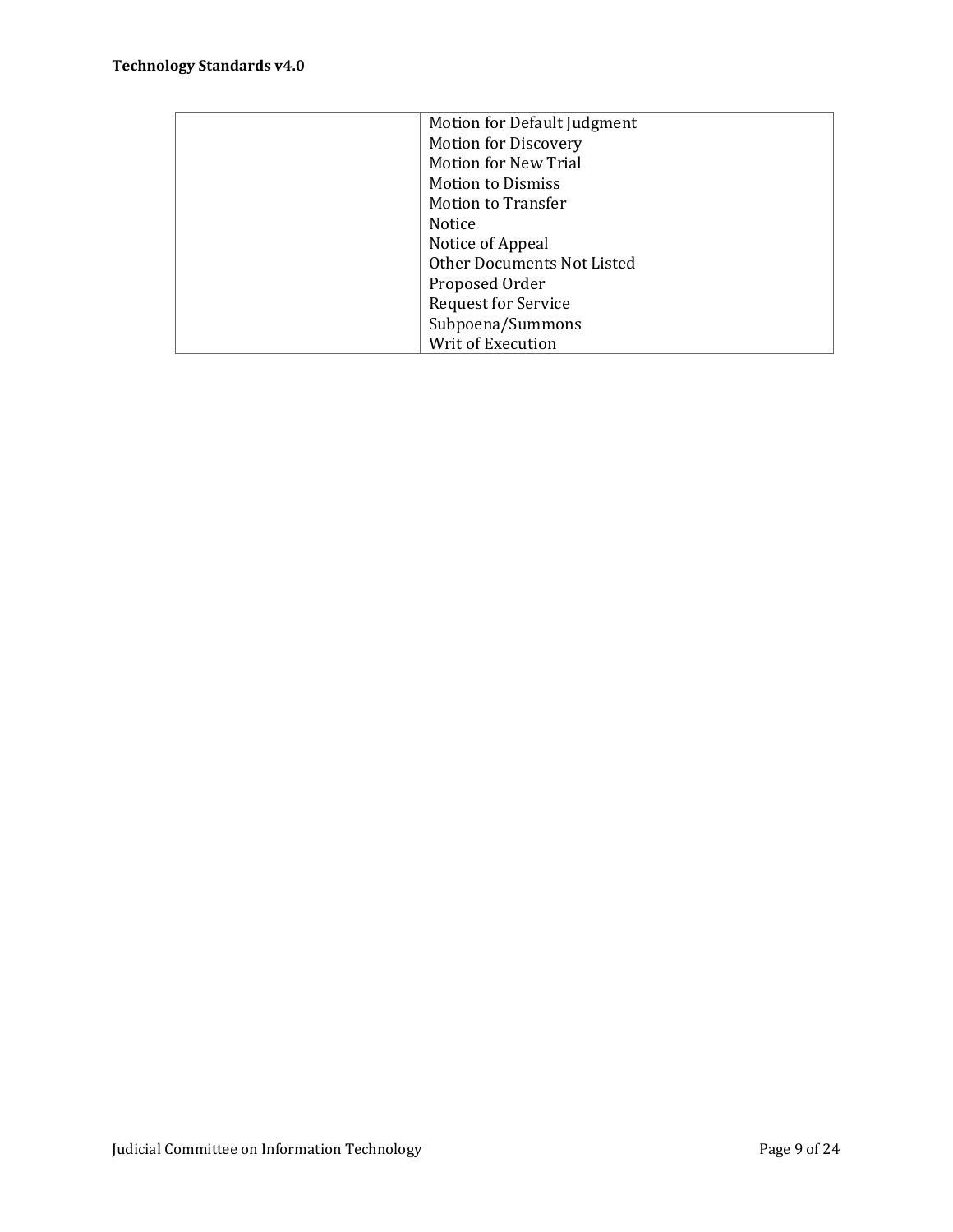### 4.3 FAMILY/JUVENILE CASES

The Title IV-D Agency (Texas Office of the Attorney General - Child Support Division) will file its documents under the "Family/Juvenile - Title IV-D (OAG Use Only)" category and use only the case and filing types that begin with "(Title IV-D OAG Use Only) for all its new and subsequent filings.

| <b>Case Category Code</b>          | <b>Case Type Codes</b>                       |
|------------------------------------|----------------------------------------------|
| <b>Family/Juvenile - Marriage</b>  | Annulment with Children                      |
| Relationship                       | Annulment No Children                        |
|                                    | Declare Marriage Void                        |
|                                    | Divorce with Children                        |
|                                    | Divorce No Children                          |
| Family/Juvenile - Other Family Law | <b>Adult Adoption</b>                        |
|                                    | Register Foreign Judgment                    |
|                                    | Garnishment                                  |
|                                    | Habeas Corpus                                |
|                                    | Name Change                                  |
|                                    | Protective Order                             |
|                                    | Removal of Disabilities of Minority          |
|                                    | <b>Unaccompanied Alien Child</b>             |
|                                    | Other                                        |
| Family/Juvenile - Parent-Child     | Adoption/Adoption with Termination           |
| Relationship                       | <b>Child Protection</b>                      |
|                                    | Child Protection (Gov. Code 24.620)          |
|                                    | Child Support                                |
|                                    | <b>Custody or Visitation</b>                 |
|                                    | <b>Gestational Parenting</b>                 |
|                                    | <b>Grandparent Access</b>                    |
|                                    | Parentage/Paternity/Voluntary Legitimation   |
|                                    | <b>Termination of Parental Rights</b>        |
|                                    | Other Parent-Child                           |
| Family/Juvenile - Post-judgment    | Enforcement                                  |
| <b>Actions</b>                     | Modification - Custody                       |
|                                    | Modification - Other                         |
| Family/Juvenile - Title IV-D (OAG  | (Title IV-D OAG Use Only) Establishment      |
| Use Only)                          | (Title IV-D OAG Use Only) Paternity          |
|                                    | (Title IV-D OAG Use Only) Interstate - No TX |
|                                    | Cause                                        |
|                                    | (Title IV-D OAG Use Only) Interstate -       |
|                                    | <b>Existing TX Cause</b>                     |
|                                    | (Title IV-D OAG Use Only) Enforcement        |
|                                    | (Title IV-D OAG Use Only) Intervention       |
|                                    | (Title IV-D OAG Use Only) Other - Billed     |
|                                    | (Title IV-D OAG Use Only) Other - Not Billed |
|                                    | (Title IV-D OAG Use Only) Capias/Writ        |
|                                    | (Title IV-D OAG Use Only) Service Documents  |

*4.3.1 CASE CATEGORIES/TYPES*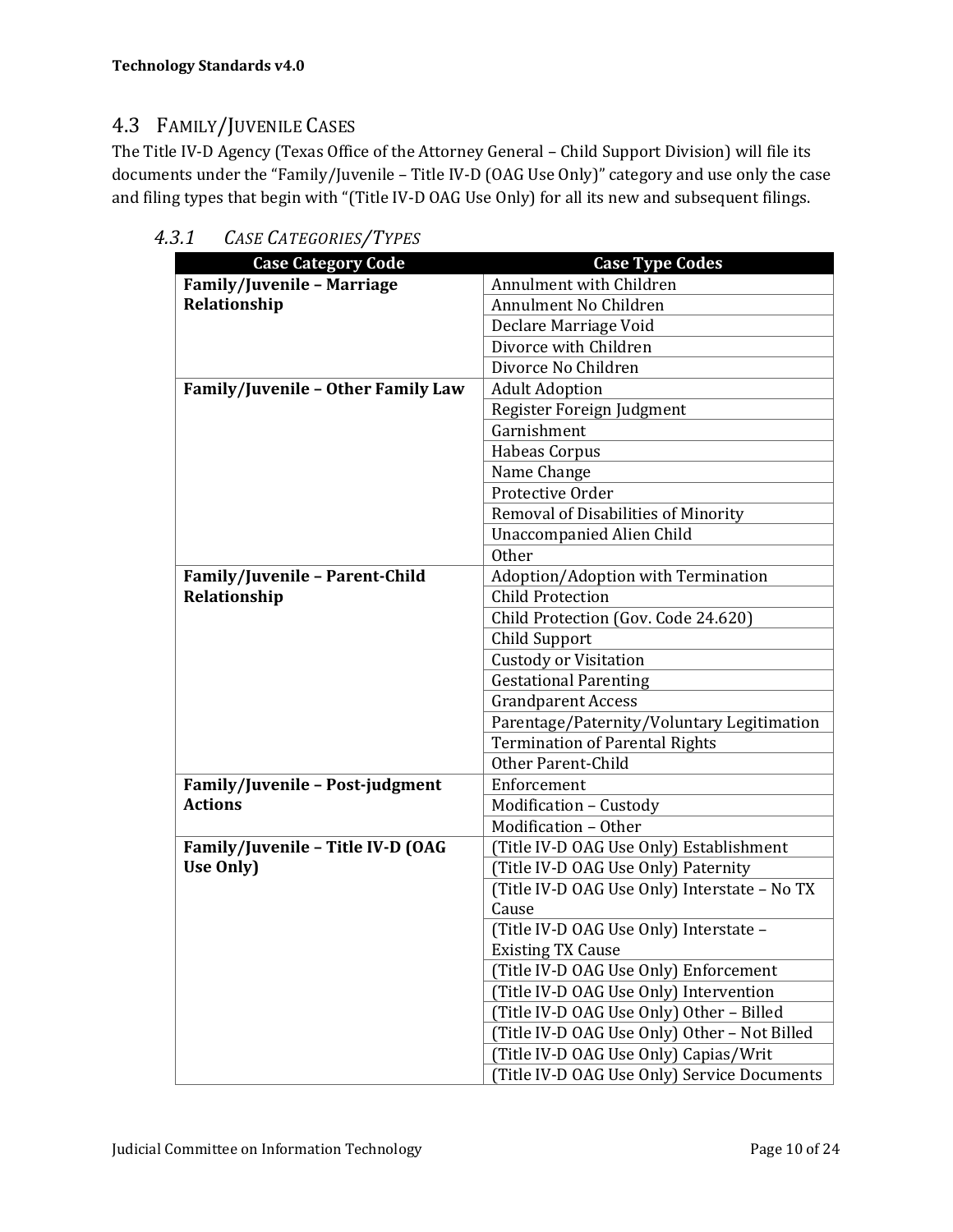#### *4.3.2 FILING TYPES*

| <b>New Case</b>                        | <b>Subsequent Filings</b>                    |
|----------------------------------------|----------------------------------------------|
| Affidavit of Indigency                 | Affidavit of Indigency                       |
| Application                            | <b>Amended Filing</b>                        |
| Petition                               | Answer/Contest/Response/Waiver               |
| Proposed Order                         | Bond                                         |
| Transfer (County Use Only)             | Counter Claim/Cross                          |
| (Title IV-D OAG Use Only)              | Action/Interpleader/Intervention/Third       |
| Establishment                          | Party                                        |
| (Title IV-D OAG Use Only) Paternity    | Habeas Corpus (Continuing Jurisdiction)      |
| (Title IV-D OAG Use Only) Interstate - | Motion (No Fee)                              |
| No TX Cause                            | <b>Motion for Contempt</b>                   |
| (Title IV-D OAG Use Only) Interstate - | <b>Motion for Enforcement</b>                |
| <b>Existing TX Cause</b>               | <b>Motion for New Trial</b>                  |
| (Title IV-D OAG Use Only) Enforcement  | Motion to Modify                             |
| (Title IV-D OAG Use Only) Intervention | Motion to Modify and Enforce                 |
| (Title IV-D OAG Use Only) Other -      | <b>Motion to Reinstate</b>                   |
| <b>Billed</b>                          | Motion to Revoke/Suspend/Withhold            |
| (Title IV-D OAG Use Only) Other - Not  | Motion to Stay                               |
| <b>Billed</b>                          | Motion to Terminate Wage Withholding         |
| (Title IV-D OAG Use Only) Capias/Writ  | <b>Motion to Transfer</b>                    |
| (Title IV-D OAG Use Only) Service      | Notice                                       |
| Documents                              | Notice of Appeal                             |
|                                        | Notice of Delinquency                        |
|                                        | No Fee Documents                             |
|                                        | Proposed Order                               |
|                                        | Request                                      |
|                                        | Transfer (County Use Only)                   |
|                                        | (Title IV-D OAG Use Only) Establishment      |
|                                        | (Title IV-D OAG Use Only) Paternity          |
|                                        | (Title IV-D OAG Use Only) Interstate - No TX |
|                                        | Cause                                        |
|                                        | (Title IV-D OAG Use Only) Interstate -       |
|                                        | <b>Existing TX Cause</b>                     |
|                                        | (Title IV-D OAG Use Only) Enforcement        |
|                                        | (Title IV-D OAG Use Only) Intervention       |
|                                        | (Title IV-D OAG Use Only) Other - Billed     |
|                                        | (Title IV-D OAG Use Only) Other - Not Billed |
|                                        | (Title IV-D OAG Use Only) Capias/Writ        |
|                                        | (Title IV-D OAG Use Only) Service Documents  |

#### *4.3.3 PARTY TYPES*

For each Title IV-D case type, the court will list one (1) Petitioner and two (2) Respondents as required party types.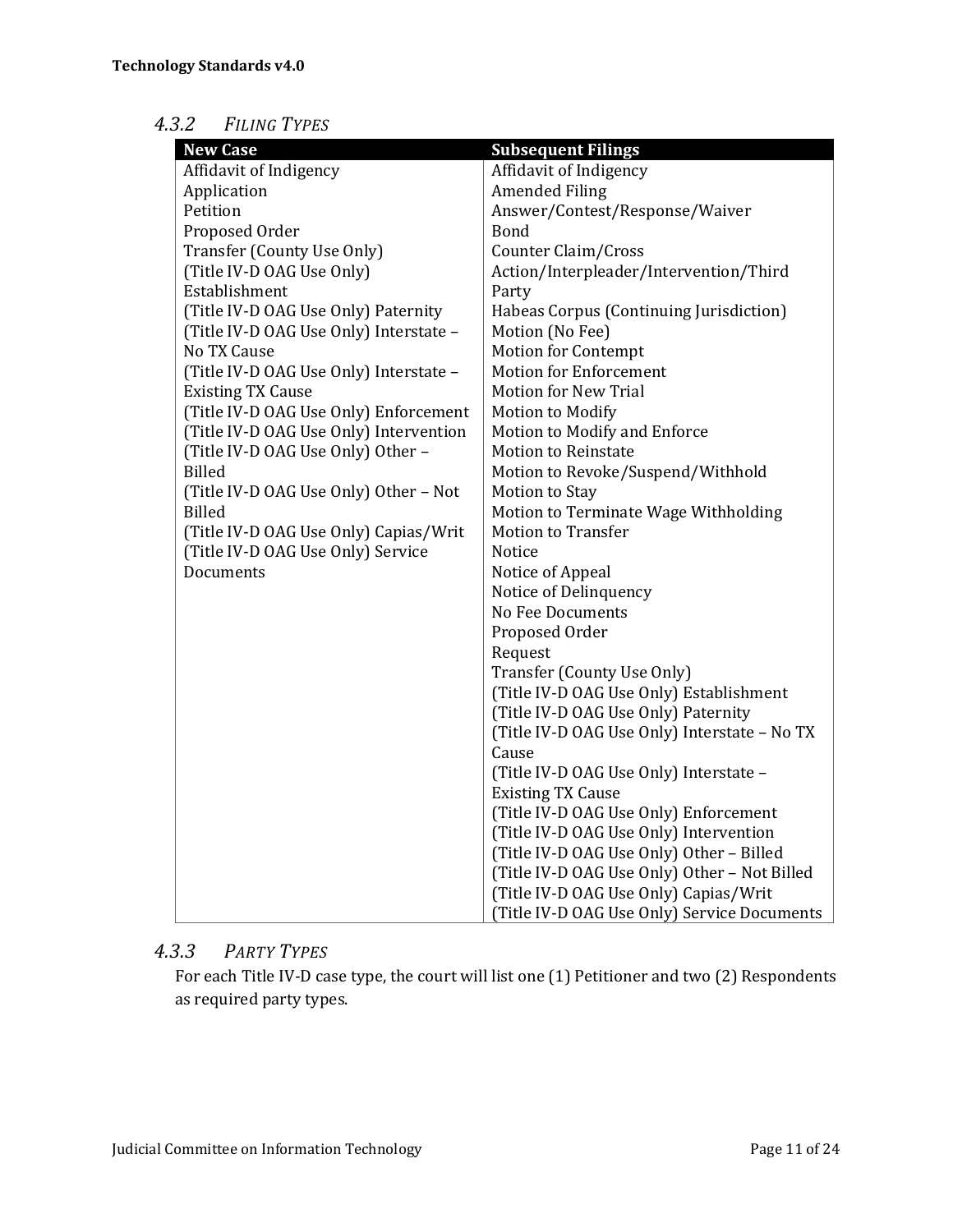### 4.4 PROBATE CASES

#### *4.4.1 CASE CATEGORIES/TYPES*

| <b>Case Category Code</b> | <b>Case Type Codes</b>               |
|---------------------------|--------------------------------------|
| Probate                   | Dependent Administration             |
|                           | <b>Independent Administration</b>    |
|                           | Foreign Will                         |
|                           | Letters Testamentary                 |
|                           | <b>Muniment of Title</b>             |
|                           | Other Estate Proceedings             |
|                           | <b>Small Estate Proceedings</b>      |
|                           | Open Safety Deposit Box              |
| Probate - Guardianship    | Guardianship - Adult                 |
|                           | Guardianship - Minor                 |
|                           | <b>Guardianship Management Trust</b> |
|                           | Sale of Property                     |
| <b>Probate - Other</b>    | <b>Other Probate</b>                 |
|                           | Condemnation/Eminent Domain          |
|                           | (Bexar/Denton/Travis County Only)    |

#### *4.4.2 FILING TYPES*

| <b>New Case</b>            | <b>Subsequent Filings</b>                                  |
|----------------------------|------------------------------------------------------------|
| Affidavit on Indigency     | Affidavit on Indigency                                     |
| Application                | <b>Amended Filing</b>                                      |
| Application with Ad Litem  | Annual Account                                             |
| Guardianship Information   | <b>Annual Report</b>                                       |
| Letter                     | Answer/Response                                            |
| Petition                   | <b>Application for Removal</b>                             |
| Proposed Order             | Application in an Existing Estate                          |
| Will/Codicil               | Application on Sale of Personal Property                   |
| Transfer (County Use Only) | Application on Sale of Real Property                       |
|                            | Bond                                                       |
|                            | Claim                                                      |
|                            | Counter Claim/Cross                                        |
|                            | Action/Interpleader/Intervention/Third Party/Contest       |
|                            | Final Account                                              |
|                            | <b>Final Report</b>                                        |
|                            | Inventory                                                  |
|                            | Inventory – (filed after the $90th$ day after the date the |
|                            | personal rep has qualified)                                |
|                            | Motion (No Fee)                                            |
|                            | No Fee Documents                                           |
|                            | <b>Notice</b>                                              |
|                            | 0ath                                                       |
|                            | Proposed Order                                             |
|                            | Request                                                    |
|                            | Will/Codicil                                               |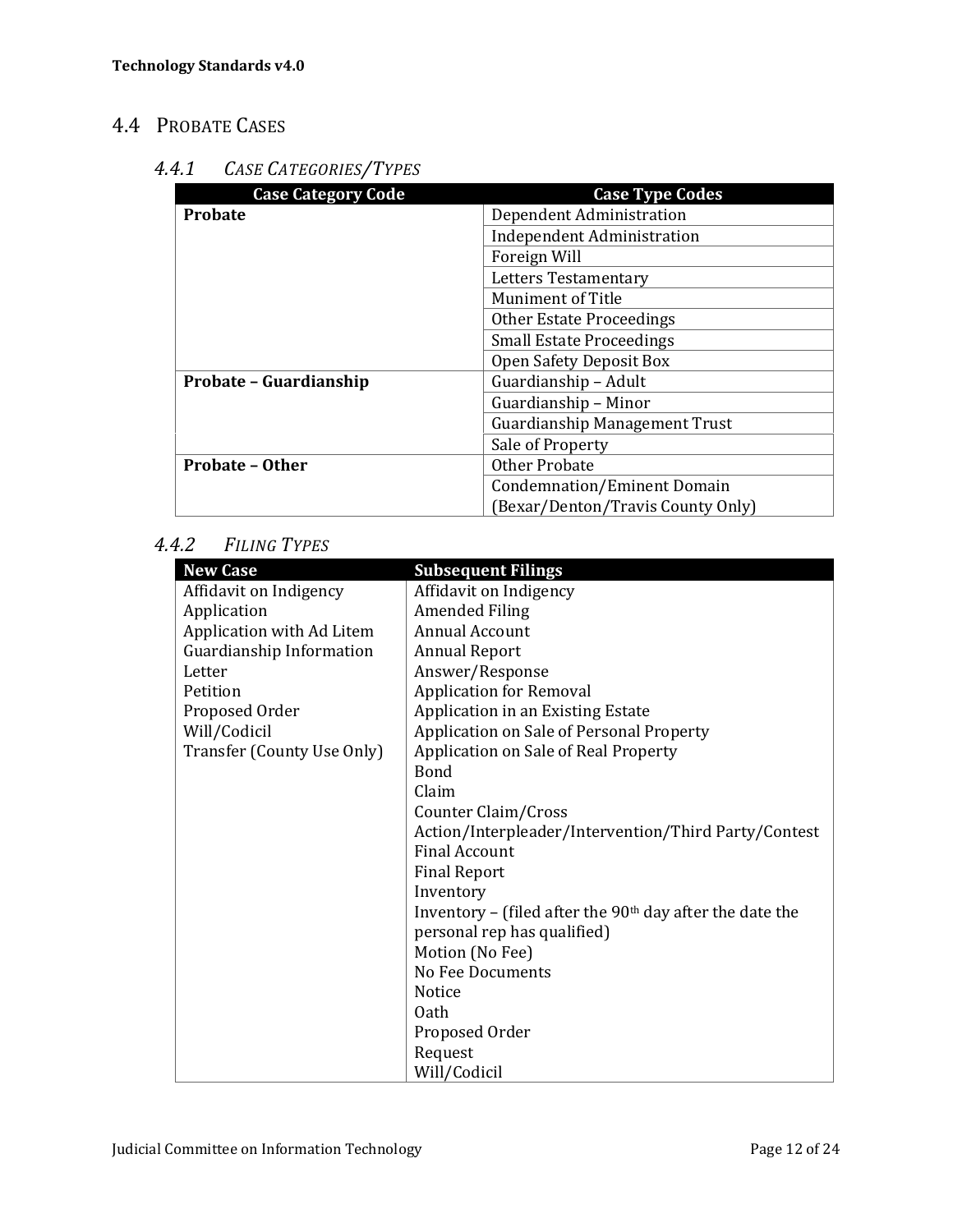### 4.5 MULTI-DISTRICT LITIGATION (MDL) CASES

The case categories and types below are updated upon an order from the Supreme Court creating or removing a MDL case type.

#### *4.5.1 CASE CATEGORIES/TYPES*

| <b>Case Category Code</b>              | <b>Case Type Codes</b>         |
|----------------------------------------|--------------------------------|
| <b>Multi-District Litigation (MDL)</b> | MDL - Asbestosis               |
|                                        | MDL - GM Ignition Switch       |
|                                        | MDL - Hailstorm                |
|                                        | MDL - Hurricane Ike            |
|                                        | <b>MDL</b> – Product Liability |

*4.5.2 FILING TYPES*

| <b>New Case</b>            | <b>Subsequent Filings</b>                    |
|----------------------------|----------------------------------------------|
| Affidavit of Indigency     | Affidavit of Indigency                       |
| Application                | Amended Filing                               |
| Petition                   | Answer / Response                            |
| Proposed Order             | <b>Bond</b>                                  |
| Transfer (County Use Only) | Counter Claim/Cross                          |
|                            | Action/Interpleader/Intervention/Third Party |
|                            | Contest                                      |
|                            | Motion (No Fee)                              |
|                            | <b>Motion for Contempt</b>                   |
|                            | <b>Motion for Enforcement</b>                |
|                            | Motion for New Trial                         |
|                            | <b>Motion to Modify</b>                      |
|                            | <b>Motion to Reinstate</b>                   |
|                            | Motion to Terminate Wage Withholding         |
|                            | <b>Motion to Transfer</b>                    |
|                            | Notice                                       |
|                            | Notice of Appeal                             |
|                            | No Fee Documents                             |
|                            | Proposed Order                               |
|                            | Request                                      |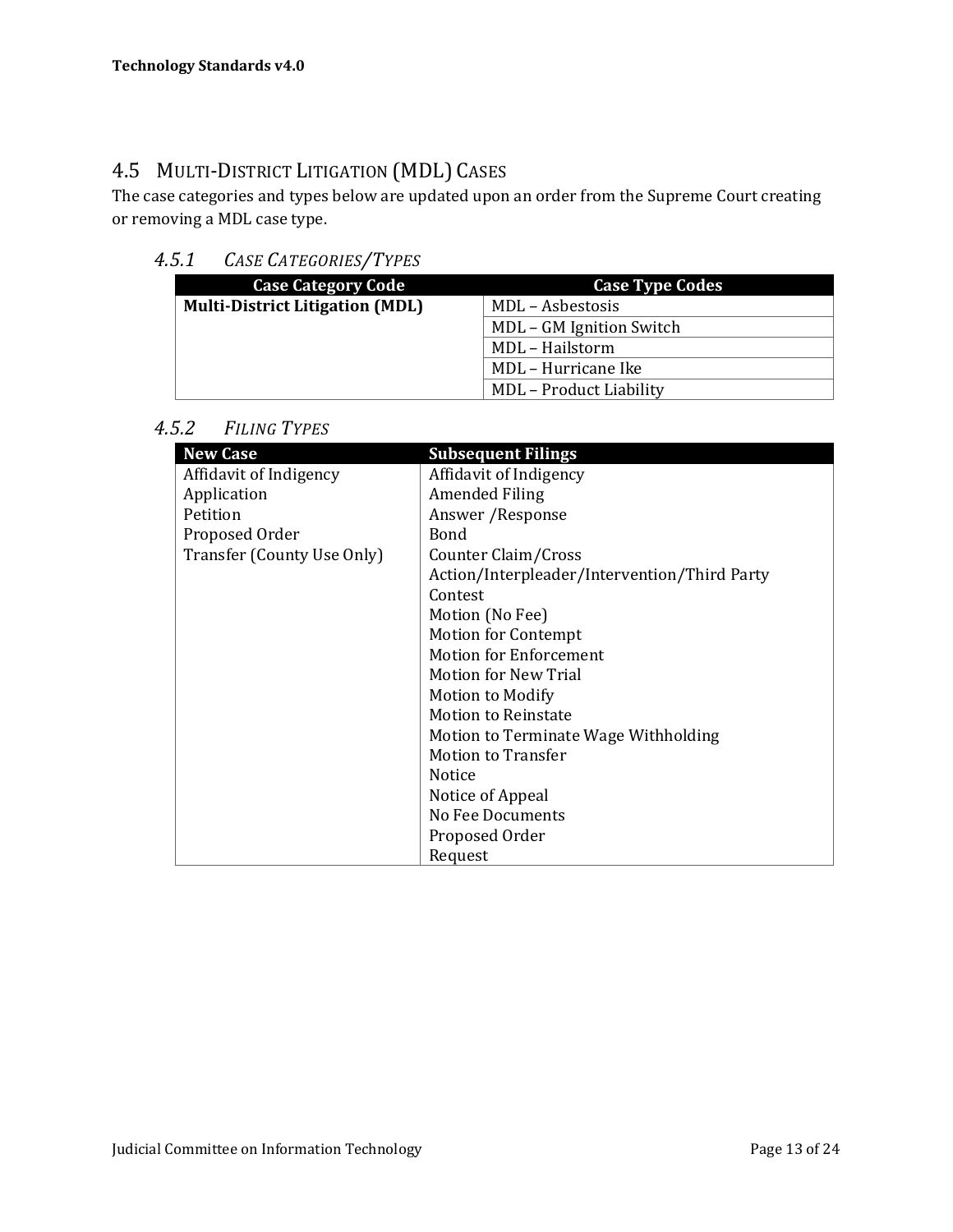### 4.6 CRIMINAL CASES - DISTRICT AND COUNTY COURTS

#### *4.6.1 CASE CATEGORIES/TYPES*

| <b>Case Category Code</b>     | <b>Case Type Codes</b>                     |
|-------------------------------|--------------------------------------------|
| <b>Criminal - Misdemeanor</b> | Appeal from a Lower Court                  |
|                               | Misdemeanor <sup>1</sup>                   |
|                               | Misdemeanor A                              |
|                               | Misdemeanor B                              |
|                               | Misdemeanor C                              |
|                               | Magistrate Case                            |
|                               | Occupational Driver's License              |
|                               | Writ-Other                                 |
|                               | Writ - Habeas Corpus                       |
| <b>Criminal - Felony</b>      | Appeal from a Lower Court                  |
|                               | <b>Acquittal Expunction</b>                |
|                               | Capital Felony                             |
|                               | Felony                                     |
|                               | Felony 1                                   |
|                               | Felony 2                                   |
|                               | Felony 3                                   |
|                               | Felony - State Jail                        |
|                               | Magistrate Case                            |
|                               | Occupational Driver's License              |
|                               | Sexual Predator (Health & Safety Code 841) |
|                               | Writ - Habeas Corpus - Other               |
|                               | Writ - Habeas Corpus - 11.07 and 11.071    |
|                               | Writ - Habeas Corpus - 11.072              |

*4.6.2 FILING TYPES*

| <b>New Case</b>                 | <b>Subsequent Filings</b>                        |
|---------------------------------|--------------------------------------------------|
| Complaint                       | Amended Filing                                   |
| Indictment                      | Amended Filing for Occupational Driver's License |
| Information                     | Affidavit                                        |
| Petition                        | Answer/Response                                  |
| Transfer Case (County Use Only) | Application                                      |
|                                 | <b>Bill of Review</b>                            |
|                                 | <b>Bond</b>                                      |
|                                 | Election as to Punishment                        |
|                                 | Letters                                          |
|                                 | Motion                                           |
|                                 | <b>Motion for New Trial</b>                      |
|                                 | Motion to Revoke Probation/Adjudicate Guilt      |
|                                 | <b>Notice</b>                                    |
|                                 | Notice of Non-Disclosure                         |

 $^1$  For the "Misdemeanor" and "Felony" case types, the intent is that the clerk chooses either the broad case type (Misdemeanor) OR the detailed case types (Misdemeanor A, Misdemeanor B, Misdemeanor C).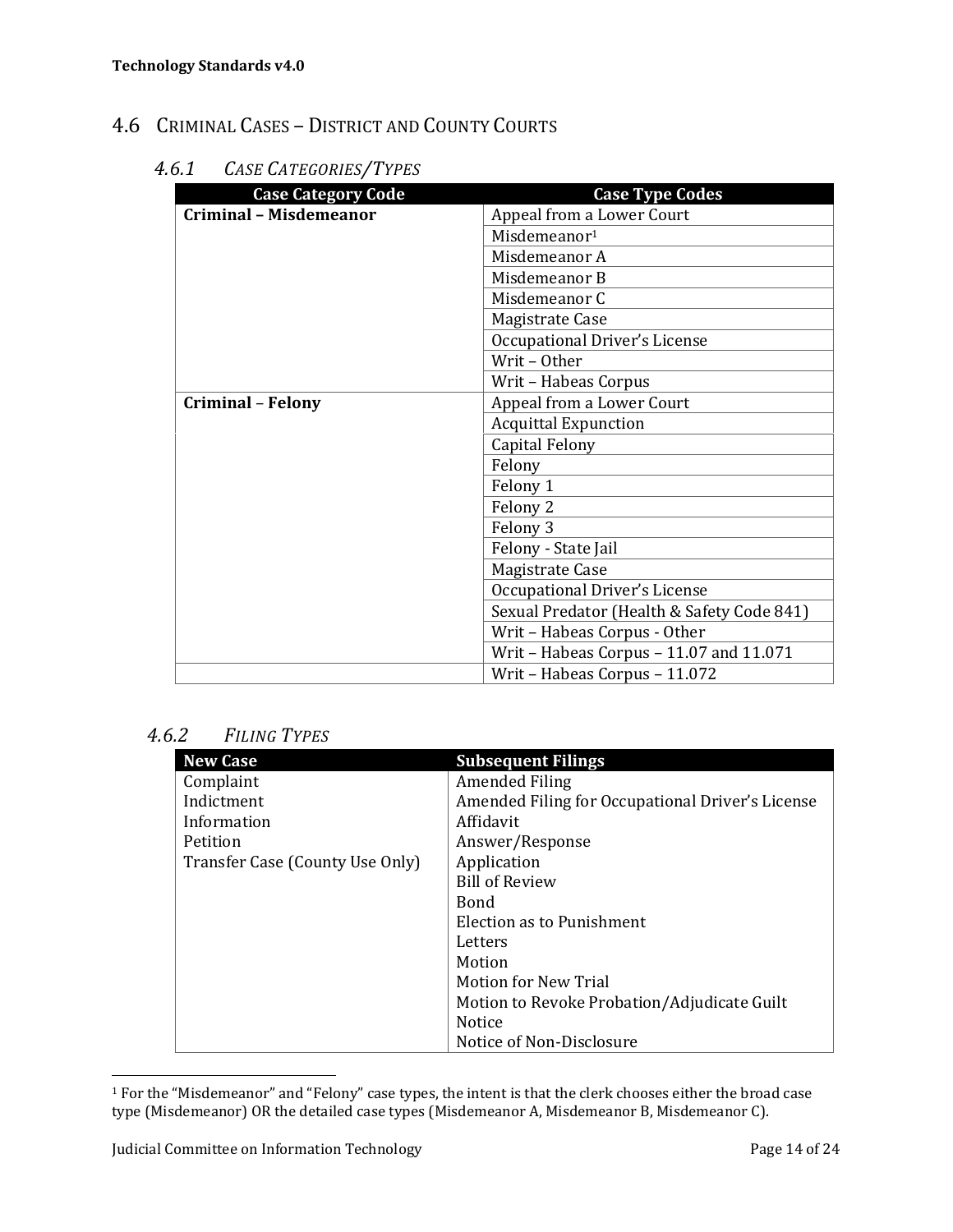| Other Documents Not Listed                  |
|---------------------------------------------|
| Pleas                                       |
| Proposed Order                              |
| Reinstatement with Cost                     |
| Request                                     |
| Report/Return                               |
| Sanctions Toward Effective Probation (STEP) |
| <b>Statement of Facts Form</b>              |
| Warrants                                    |
| Writs                                       |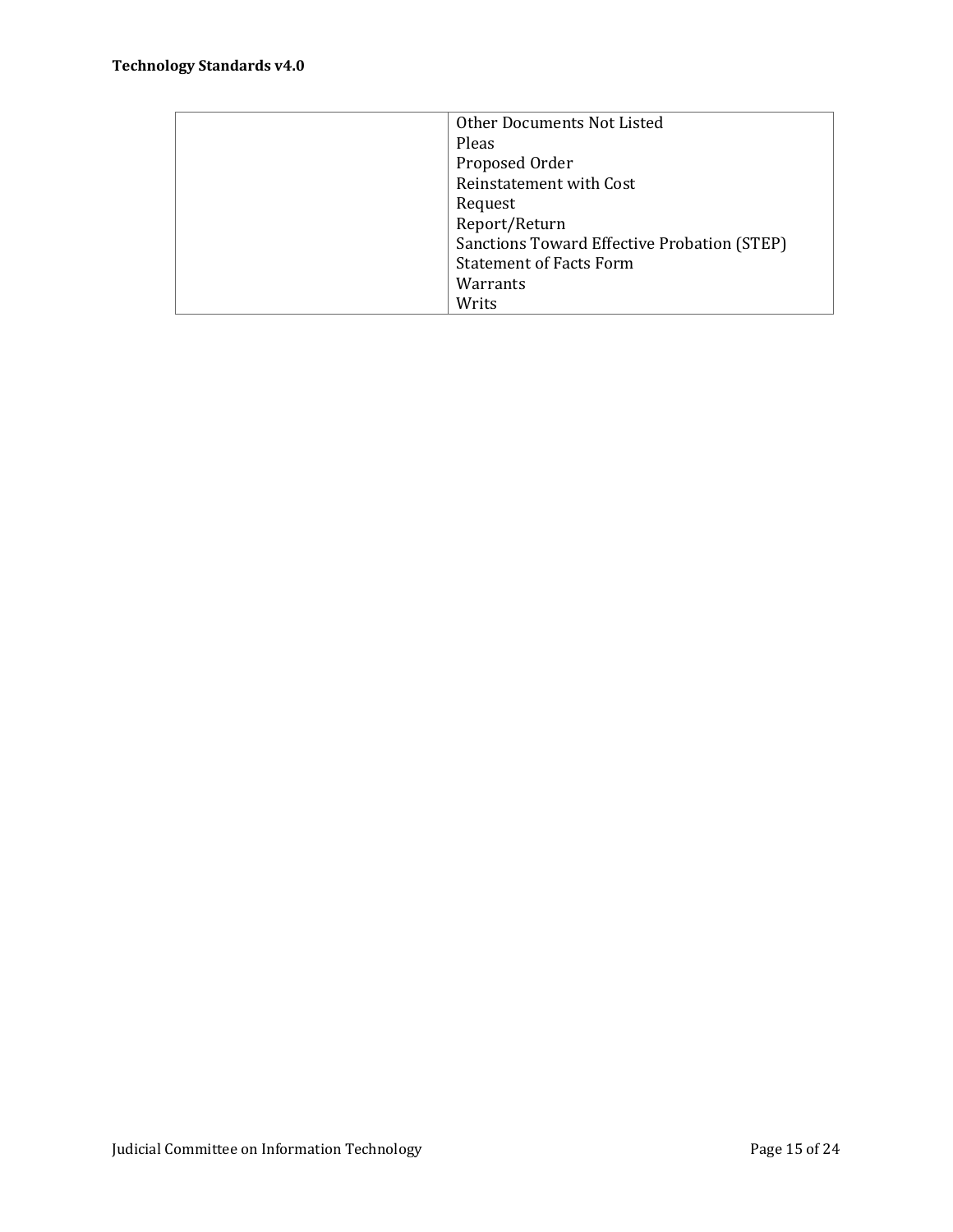### 4.7 CRIMINAL CASES - JUSTICE OF THE PEACE

#### *4.7.1 CASE CATEGORIES/TYPES*

| <b>Case Category Code</b> | <b>Case Type Codes</b> |
|---------------------------|------------------------|
| Criminal                  | Complaint              |
|                           | Citation               |

#### *4.7.2 FILING TYPES*

| <b>New Case</b>                 | <b>Subsequent Filings</b>  |
|---------------------------------|----------------------------|
| Petition                        | Affidavit                  |
| Transfer Case (County Use Only) | Application                |
|                                 | <b>Bond</b>                |
|                                 | Motion                     |
|                                 | Notice                     |
|                                 | Other Documents Not Listed |
|                                 | Pleas                      |
|                                 | Proposed Order             |
|                                 | Request                    |
|                                 | Subpoena/Summons           |
|                                 | Warrants                   |
|                                 | Writs                      |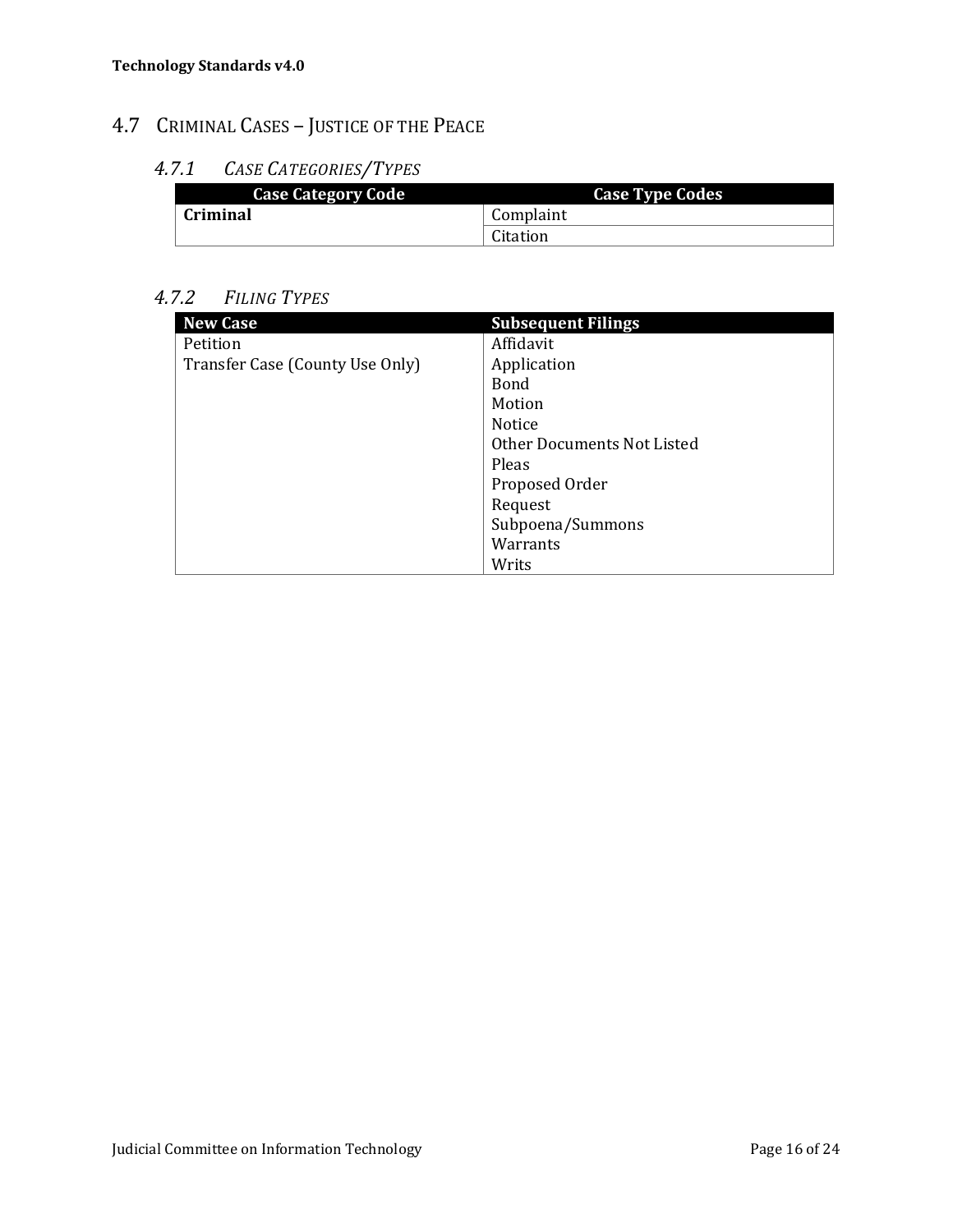#### 4.8 OTHER STANDARD ELECTRONIC FILING SYSTEM CONFIGURATIONS

#### *4.8.1 STANDARD FILER PROCESSES*

All filers using the electronic filing system must follow the standard processes when filing particular items with the court. Clerks may not return a document for correction if the filer followed the processes outlined below.

#### **4.8.1.1 Proposed Orders**

Proposed orders may not be combined into one computer file with a motion or other document.

A proposed order may not be the lead document in an envelope containing a motion or other document. When filed with a motion or other document, a proposed order must be filed as an attachment in the same envelope as the motion or other document. 

If nothing is being filed along with the proposed order, the proposed order must be the lead document.

#### *Preferred Clerk Implementation*

- 1. Clerk includes the proposed order in the case management system for judicial review.
- 2. Judge modifies and then signs the proposed order (transforming it into an order) and returns it to the clerk for filing. Judges are encouraged, but not required, to electronically file an order back to the clerk's office.

#### **4.8.1.2 Request for Citations**

When citation is needed, the filer must select "Issue Citation" as an additional service. 

#### *Preferred Clerk Implementation*

- **1.** Clerk accepts the lead document and attachments and then electronically prepares the citation.
- **2.** Clerk sends the citation to the filer via
	- a. The eFileTexas system as a "eServe Only" filing,
	- b. Email to the party using the email address on file.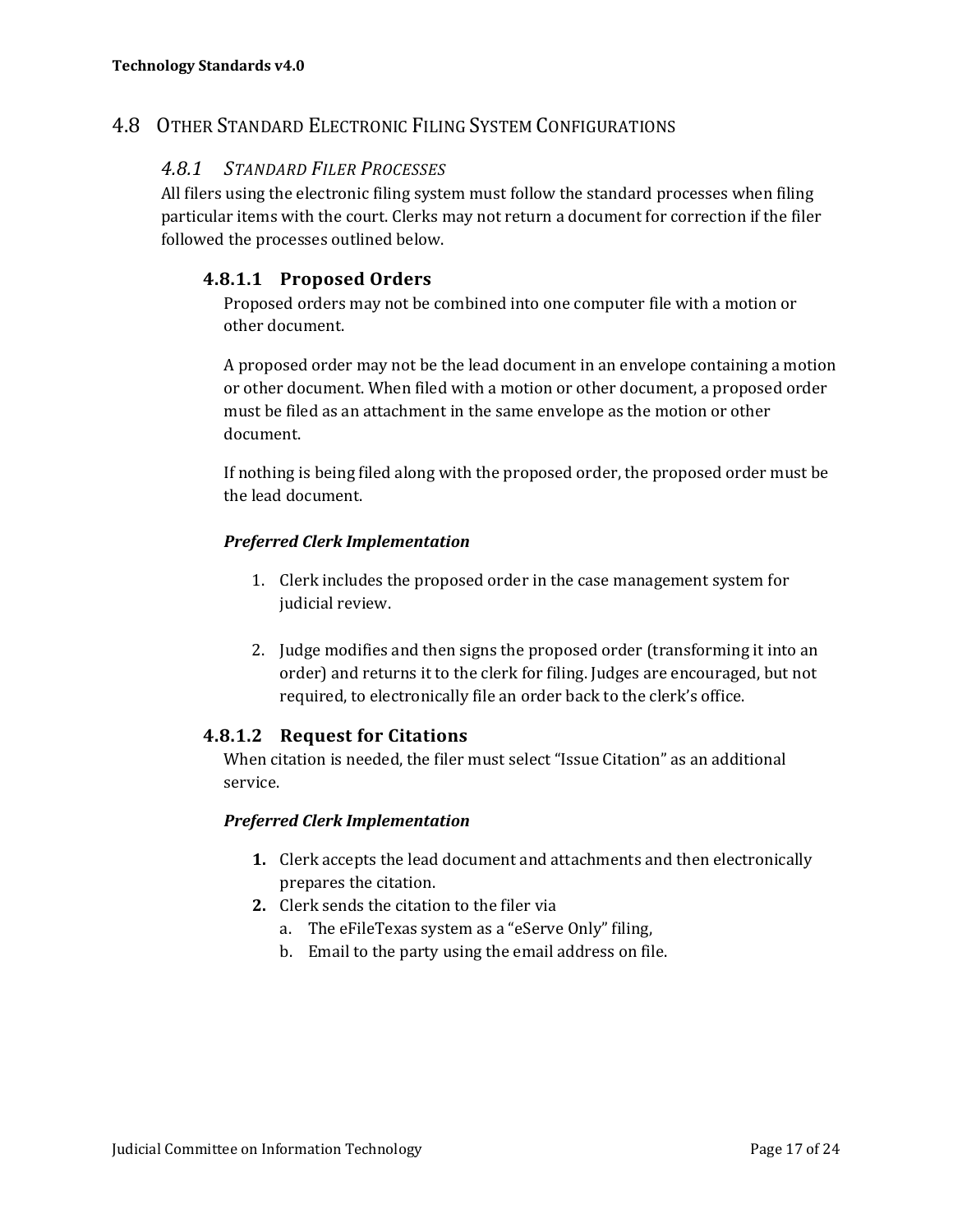#### *4.8.2 ACCEPTANCE OF DOCUMENTS TENDERED FOR FILING*

A clerk must accept a document tendered for e-filing unless specifically authorized not to accept the document(s) by statute, Texas Rules of Appellate Procedure, or by the Texas Rules of Civil Procedure for the reasons listed below.

| Category                  | <b>Reason</b>                                   | <b>Authority</b> |
|---------------------------|-------------------------------------------------|------------------|
| <b>Sealed Documents</b>   | Documents filed under seal or presented to      | TRCP $21(f)(4)$  |
|                           | court in camera cannot be eFiled.               | <b>TRAP 9.10</b> |
| <b>Vexatious Litigant</b> | Filer has been found to be a vexatious litigant | CPRC §11.103     |
|                           | and has not presented an order from the         |                  |
|                           | local administrative judge permitting the       |                  |
|                           | filing.                                         |                  |

#### *4.8.3 REQUEST FOR CORRECTION*

A clerk may request a filer to correct an e-filed document only for the following reasons. The request must state the reason and reference any supporting authority as follows:

| <b>Category</b>           | <b>Reason</b>                                | <b>Authority</b>  |
|---------------------------|----------------------------------------------|-------------------|
| <b>Insufficient Fees</b>  | Fees submitted are insufficient. Please      | <b>TRCP 99(d)</b> |
|                           | resubmit your filing with the correct case   | and Gov't Code,   |
|                           | type/filing type. < provide short summary as | §51.318(b)(7)     |
|                           | to what fees were not included>              | and $(8)$         |
|                           |                                              | Gov't Code        |
|                           |                                              | §51.317(a)        |
|                           |                                              | Local Gov't       |
|                           |                                              | Code §118.052;    |
|                           |                                              | §118.121; or      |
|                           |                                              | §118.131          |
| <b>Insufficient Funds</b> | Credit Card was declined. Please resubmit    | <b>TRCP 99(d)</b> |
|                           | with a valid method of payment.              | and Gov't Code,   |
|                           |                                              | §51.318(b)(7)     |
|                           |                                              | and $(8)$         |
|                           |                                              | Gov't Code        |
|                           |                                              | §51.317(a)        |
|                           |                                              | Local Gov't       |
|                           |                                              | Code §118.052;    |
|                           |                                              | §118.121; or      |
|                           |                                              | §118.131          |
| <b>Document Addressed</b> | The document is addressed to a court for     |                   |
| to Wrong Clerk            | which this clerk's office does not accept    |                   |
|                           | filings. Please correct or re-file with the  |                   |
|                           | appropriate clerk's office.                  |                   |
| <b>Duplicate New Case</b> | The filing requesting a new case duplicates  |                   |
| <b>Filing</b>             | an existing case. Please file under the      |                   |
|                           | existing case.                               |                   |
| Incorrect/Incomplete      | Please resubmit using the correct/complete   | Family            |
| <b>Information</b>        | information                                  | Code              |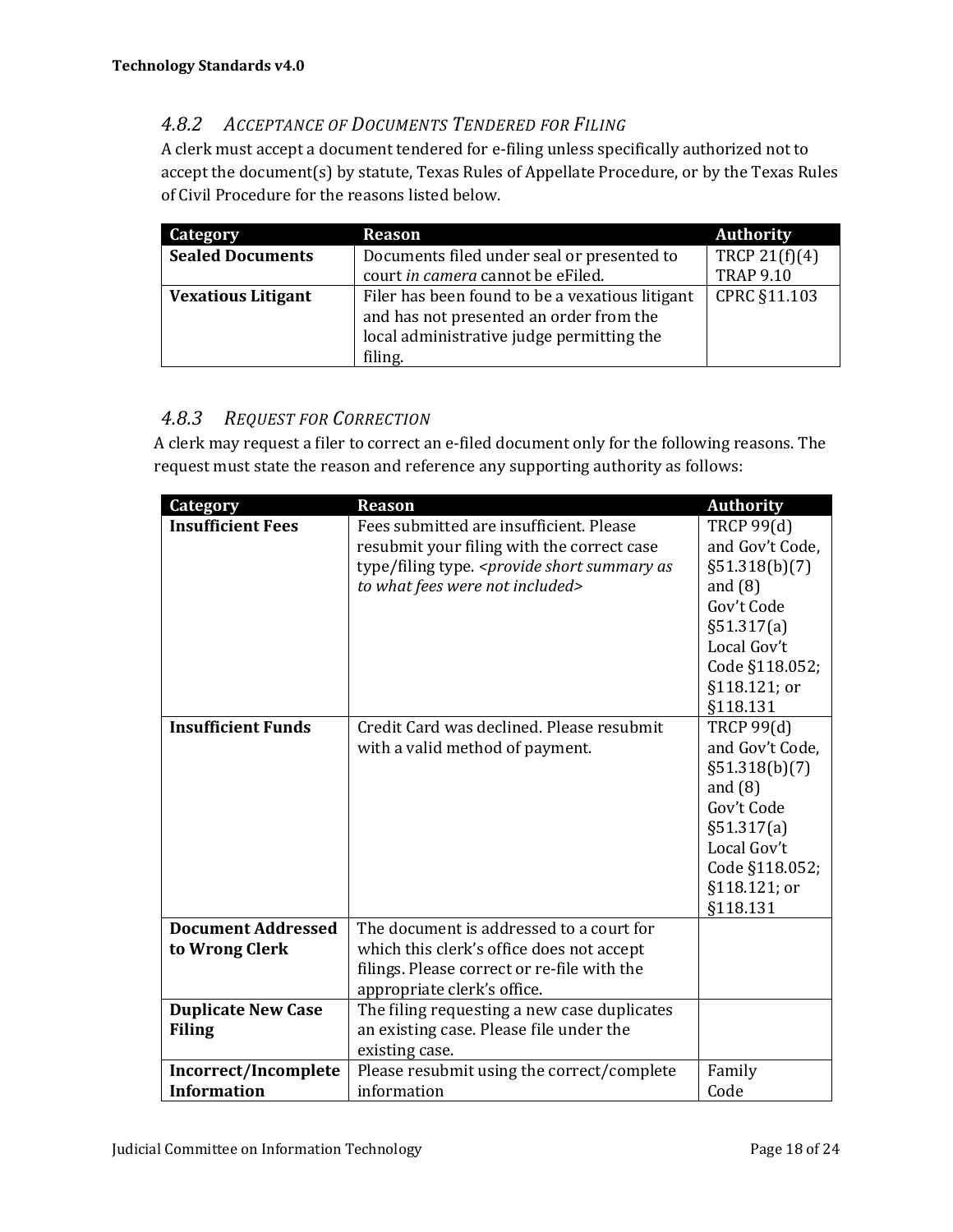|                                               | Cause number<br>$\bullet$<br>Case Type<br>٠<br><b>Case Category</b><br>٠<br><b>Filing Code</b><br>$\bullet$<br>Party names on document(s)<br>$\bullet$<br>Attorney/Party email address(es)<br>$\bullet$<br>Required forms<br>$\bullet$<br>Information required by Statute<br>$\bullet$                                      | §102.008 and<br>§105.006<br>require<br>identification of<br>children by<br>name and DOB<br>TRCP 79 |
|-----------------------------------------------|-----------------------------------------------------------------------------------------------------------------------------------------------------------------------------------------------------------------------------------------------------------------------------------------------------------------------------|----------------------------------------------------------------------------------------------------|
|                                               |                                                                                                                                                                                                                                                                                                                             | Civil Practices<br>and Remedies<br>Code 30.015                                                     |
| <b>Incorrect Formatting</b>                   | Please resubmit the document<br>By rotating the document so that the<br>$\bullet$<br>file mark will appear in the upper<br>right corner<br>In text searchable PDF<br>$\bullet$<br>Directly converted to PDF if possible.<br>$\bullet$<br>With a 300dpi resolution<br>With a page size of 8.5"x11"<br>With no embedded fonts | TRCP 21 (f)(8)                                                                                     |
| <b>PDF Documents</b>                          | You have submitted multiple documents for                                                                                                                                                                                                                                                                                   |                                                                                                    |
| Combined                                      | filing in a single PDF. The file-mark will only                                                                                                                                                                                                                                                                             |                                                                                                    |
|                                               | appear on documents submitted as lead                                                                                                                                                                                                                                                                                       |                                                                                                    |
|                                               | documents. Please file all lead documents as                                                                                                                                                                                                                                                                                |                                                                                                    |
|                                               | separate PDF documents.                                                                                                                                                                                                                                                                                                     |                                                                                                    |
| Illegible/Unreadable<br><b>Sensitive Data</b> | Please resubmit in a format that is legible.                                                                                                                                                                                                                                                                                |                                                                                                    |
|                                               | Please resubmit with all sensitive data<br>redacted:                                                                                                                                                                                                                                                                        | TRCP 21c (a-f)<br><b>TRAP 9.10</b>                                                                 |
|                                               | DL, SSN, Passport Number, Tax ID<br>$\bullet$<br>Number, Government Issued ID<br>Number<br>Bank Account Number, Credit Card<br>٠<br>Number, Financial Account Number<br>Birth Date, Home Address and name<br>$\bullet$<br>of any person who was a minor when<br>the suit was filed.                                         |                                                                                                    |
| <b>Filer's Request</b>                        | The filer requested that this filing be                                                                                                                                                                                                                                                                                     |                                                                                                    |
|                                               | returned.                                                                                                                                                                                                                                                                                                                   |                                                                                                    |
| <b>Judge's Request</b>                        | The judge requested that this filing be<br>returned                                                                                                                                                                                                                                                                         |                                                                                                    |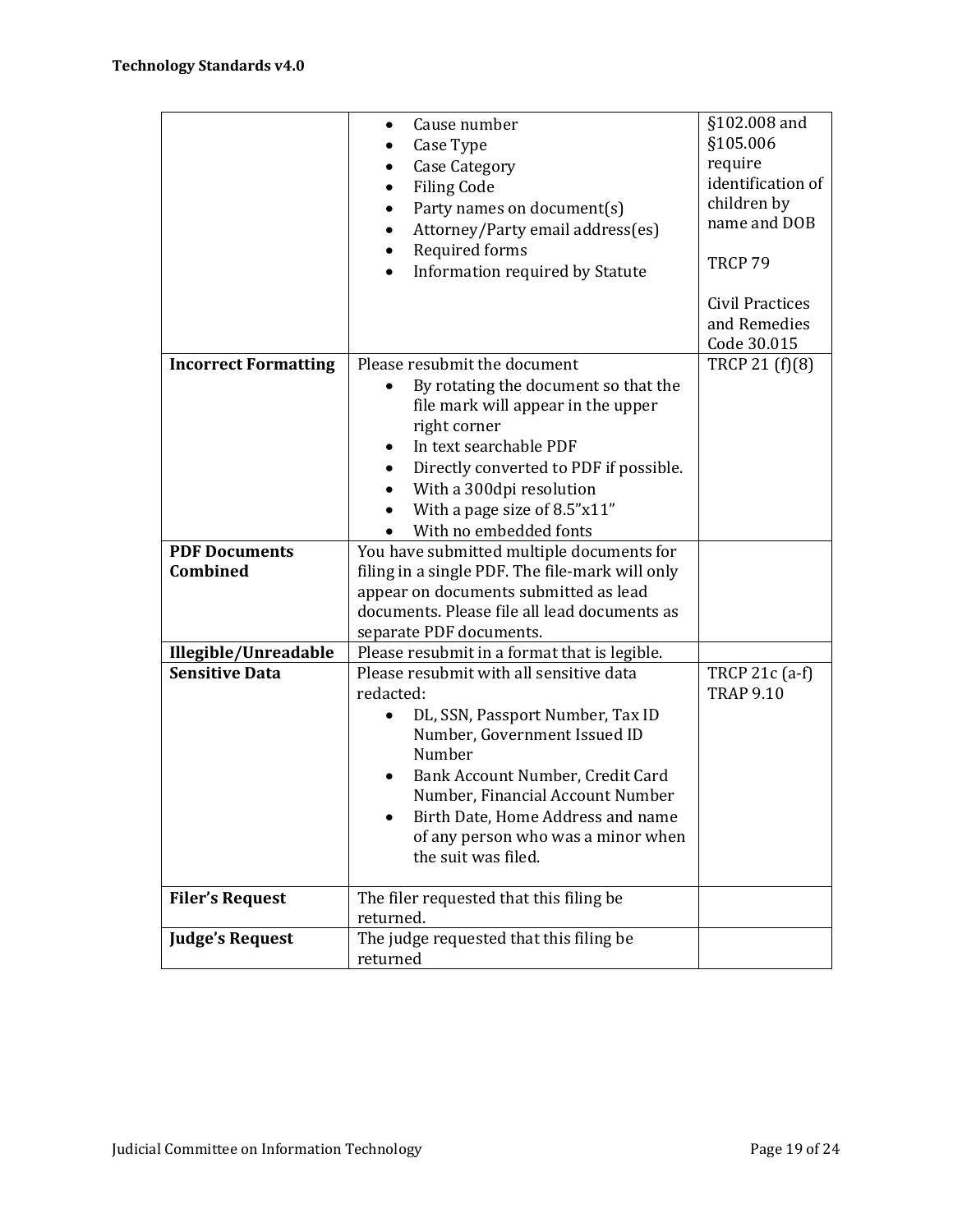#### *4.8.4 ADDITIONAL SERVICES*

A clerk may offer additional services as outlined in statute that are charged in addition to any filing fees. The following additional services are allowed to be offered in the eFiling system. A clerk may choose not to offer a particular service and eliminate it from their local configuration, however, a clerk may not add a service not shown below.

If a clerk chooses to provide additional services functionality, all of the services listed below beginning with (Title IV-D OAG Use Only) must be made available to the Title IV-D Agency. The Title IV-D Agency will use only these additional services.

| <b>Additional Service</b>                    | <b>Statute</b>                          |
|----------------------------------------------|-----------------------------------------|
| <b>Additional Plaintiffs (11-25)</b>         | Government Code 51.317 (b-1)(1)         |
| Additional Plaintiffs (26-100)               | Government Code 51.317 (b-1)(2)         |
| Additional Plaintiffs (101-500)              | Government Code 51.317 (b-1)(3)         |
| Additional Plaintiffs (501-1000)             | Government Code 51.317 (b-1)(4)         |
| Additional Plaintiffs (1001+)                | Government Code 51.317 (b-1)(5)         |
| <b>Adoptive Child VSU</b>                    | Health and Safety Code 191.0045(d)      |
| <b>Adoptive Child DPW</b>                    | Health and Safety Code 191.0045(d)      |
| Authenticated Certificate                    | Local Government Code 118.060           |
| <b>Background Check</b>                      | Local Government Code 411.1386          |
| <b>Bill of Cost</b>                          | Local Government Code 118.011(c)        |
|                                              | Government Code 51.319(3)               |
| <b>Bond Approval Fee</b>                     | Government Code 51.318(b)(6)            |
| Certificate Issuance                         | Local Government Code 118.060           |
| Certificate of Name Change                   | Family Code 45.106(c)                   |
| Certificate of No Appeal                     | Local Government Code 118.060           |
|                                              | Government Code 51.318(b)(4)            |
| Copies - Certified                           | Local Government Code 118.011(3)(B)     |
|                                              | Government Code 51.318(b)(7)            |
| Copies - Exemplified                         | Government Code 51.519(3)               |
| Copies - Non-Certified                       | Local Government Code 118.011(3)(C)     |
|                                              | Government Code 51.318(b)(8)            |
| Copies - Service                             | Rules of Civil Procedure 99(a)          |
| Document over 25 pages after 120 days or     | Local Government Code 118.052(2)(B)(vi) |
| upon approving order                         |                                         |
| <b>Issue Abstract of Judgment</b>            | Local Government Code 118.052(1)(C)(i)  |
|                                              | Government Code 51.318 (b)(5)           |
| <b>Issue Bench Warrant</b>                   | Local Government Code 118.059           |
|                                              | Government Code 51.318 (b)(2)           |
| <b>Issue Capias</b>                          | Local Government Code 118.059           |
|                                              | Government Code 51.318 (b)(2)           |
| <b>Issue Citation</b>                        | Local Government Code 118.059           |
|                                              | Government Code 51.318(b)(2)            |
| <b>Issue Citation - Certified Mail</b>       | Local Government Code 118.059           |
|                                              | Government Code 51.318(b)(2)            |
| <b>Issue Citation - Hague Convention</b>     | Texas Rules of Civil Procedure 108a.    |
| <b>Issue Citation - Insurance Commission</b> | Government Code 118.131(a)              |
| <b>Issue Citation - Publication</b>          | Local Government Code 118.059           |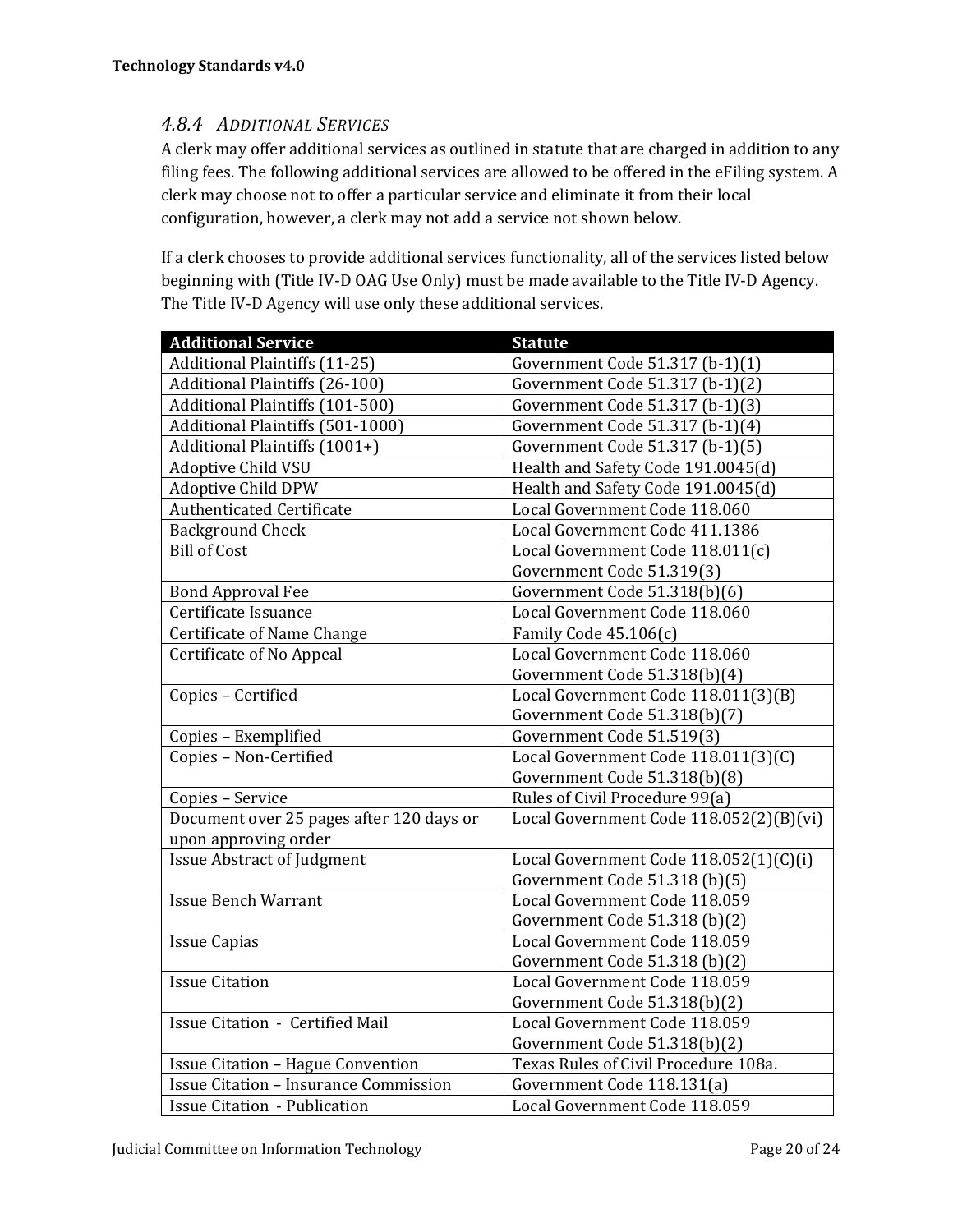| <b>Additional Service</b>                     | <b>Statute</b>                          |
|-----------------------------------------------|-----------------------------------------|
|                                               | Government Code 51.318(b)(2)            |
| <b>Issue Citation - Registered Mail</b>       | Local Government Code 118.059           |
|                                               | Government Code 51.318(b)(2)            |
| <b>Issue Citation - Secretary of State</b>    | Local Government Code 118.059           |
|                                               | Government Code 405.031(a)              |
|                                               | Civil Practice and Remedies Code 17.091 |
| Issue Citation - State Highway Commission     | Government Code 118.131(a)              |
| <b>Issue Commission to Take Deposition</b>    | Local Government Code 118.059           |
| <b>Issue Expunction - Certified Mail</b>      | Code of Criminal Procedure 102.006(a)(2 |
|                                               | and $3)$                                |
|                                               |                                         |
| <b>Issue Expunction - Electronic</b>          | Local Government Code 118.059           |
|                                               | Government Code 51.318(b)(2)            |
| <b>Issue Letter Rogatory</b>                  | Local Government Code 118.011(c)        |
|                                               | Government Code 51.319(3)               |
| Issue Letters Testamentary, Guardianship,     | Local Government Code 118.052(3)(D)     |
| or Administration                             |                                         |
| Issue Notice of Order Suspending License      | Family Code 232.008(d)                  |
| <b>Issue Order of Sale</b>                    | Local Government Code 118.052(1)(C)(ii) |
|                                               | Government Code 51.318(b)(2)            |
| Issue Order Staying Suspended License         | Family Code 232.008(d)                  |
| <b>Issue Order Vacating Suspended License</b> | Family Code 232.013(b)                  |
| <b>Issue Precept/Notice</b>                   | Local Government Code 118.059           |
|                                               | Government Code 51.318(b)(2)            |
| <b>Issue Precept - Secretary of State</b>     | Local Government Code 118.059           |
|                                               | Government Code 51.318(b)(2)            |
| <b>Issue Protective Order</b>                 | Family Code 82.042                      |
| <b>Issue Show Cause</b>                       | Local Government Code 118.059           |
| Issue SR42 (Transcript of Civil Proceedings)  | Local Government Code 118.059           |
|                                               | Texas Administrative Code               |
| Issue Subpoena                                | Local Government Code 118.059           |
|                                               | Government Code 51.318(b)(1)            |
| <b>Issue Summons</b>                          | Code of Criminal Procedure 23.03(9)     |
| <b>Issue Tax Warrant</b>                      | Local Government Code 118.059           |
| <b>Issue Temporary Restraining Order</b>      | Local Government Code 118.059           |
| Issue VS-165 (Information for SAPCR)          | Family Code 105.008                     |
| <b>Issue Warrant</b>                          | Government Code 51.318(b)(2)            |
| <b>Issue Writ</b>                             | Local Government Code 118.059           |
|                                               | Government Code 51.318(b)(2)            |
| Issue Writ - Secretary of State               | Government Code 51.318(b)(2)            |
| <b>Issue Writ of Attachment</b>               | Government Code 51.318(b)(2)            |
| <b>Issue Writ of Execution</b>                | Government Code 51.318(b)(2)            |
| <b>Issue Writ of Garnishment</b>              | Government Code 51.318(b)(2)            |
| <b>Issue Writ of Scire Facias</b>             | Local Government Code 118.059           |
| <b>Issue Writ of Sequestration</b>            | Government Code 51.318(b)(2)            |
| Issue Writ of Withholding                     | Family Code 110.004                     |
| <b>Judge Signatures</b>                       | Local Government Code 118.101(11)       |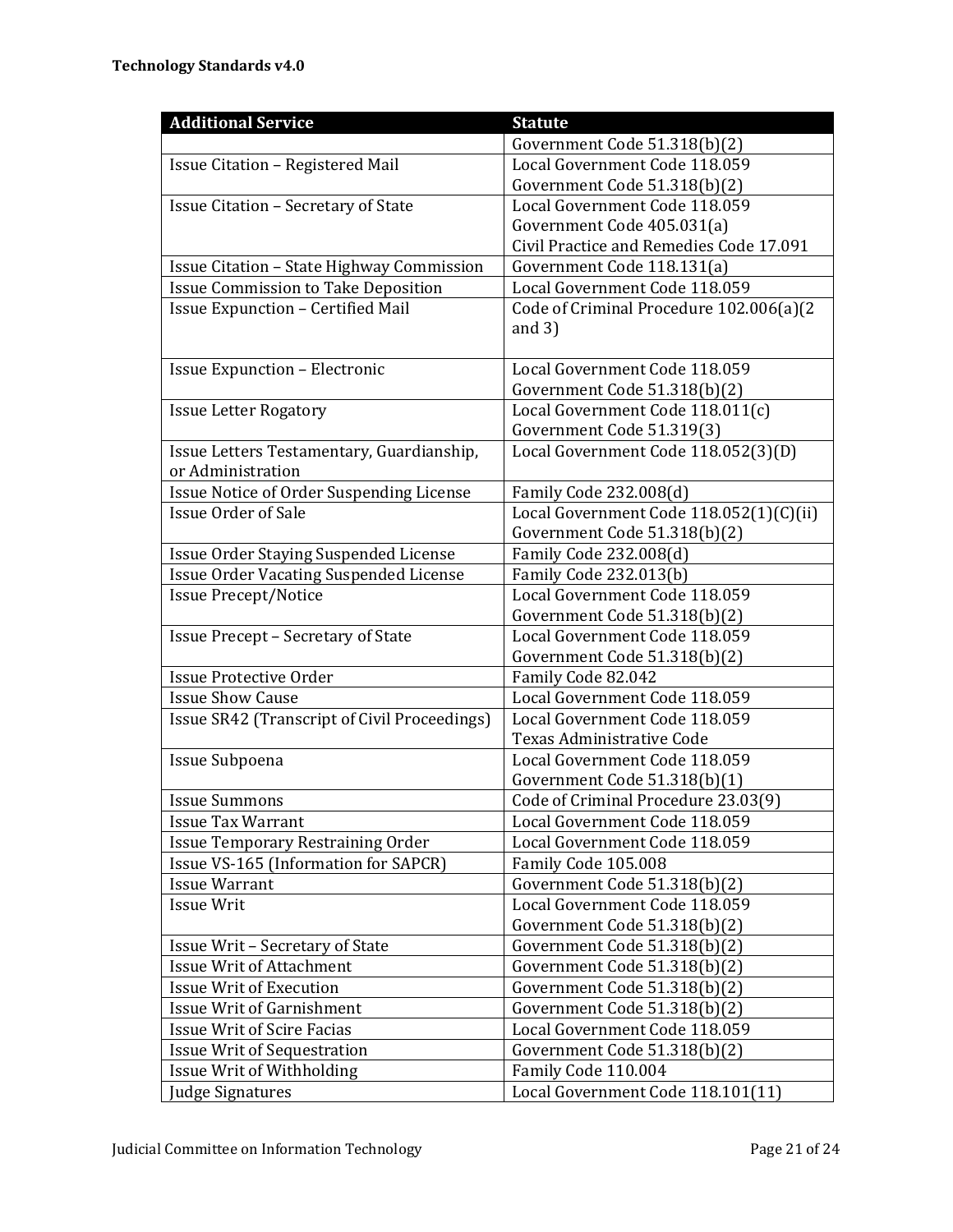| <b>Additional Service</b>                     | <b>Statute</b>                           |
|-----------------------------------------------|------------------------------------------|
| Jury Fee                                      | Rules of Civil Procedure 216             |
|                                               | Government Code 51.604(a)                |
| OPR Double Recording Fee 1st Page             | Local Government Code 191.007            |
| OPR Double Recording Fee for Additional       | Local Government Code 191.007            |
| Pages                                         |                                          |
| OPR Recording Fee 1st Page                    | Local Government Code 118.013            |
| OPR Recording Fee for Additional Pages        | Local Government Code 118.013            |
| Postage (1-5 Pages)                           | Civil Practice and Remedies Code 17.025  |
| Postage (6-10 Pages)                          | Civil Practice and Remedies Code 17.025  |
| Postage (11-15 Pages)                         | Civil Practice and Remedies Code 17.025  |
| Postage (16-20 Pages)                         | Civil Practice and Remedies Code 17.025  |
| Postage (21-25 Pages)                         | Civil Practice and Remedies Code 17.025  |
| Postage (26-30 Pages)                         | Civil Practice and Remedies Code 17.025  |
| Postage (31-35 Pages)                         | Civil Practice and Remedies Code 17.025  |
| Postage (36-40 Pages)                         | Civil Practice and Remedies Code 17.025  |
| Postage (41-45 Pages)                         | Civil Practice and Remedies Code 17.025  |
| Postage (46-50 Pages)                         | Civil Practice and Remedies Code 17.025  |
| Postage (51-150 Pages)                        | Civil Practice and Remedies Code 17.025  |
| Postage (151-1300 Pages)                      | Civil Practice and Remedies Code 17.025  |
| Postage (1300+ Pages)                         | Civil Practice and Remedies Code 17.025  |
| Postage (1oz Letter to Canada/Mexico)         | Civil Practice and Remedies Code 17.025  |
| Postage (1oz Letter International)            | Civil Practice and Remedies Code 17.025  |
| Postage (Large APO/DPO/FPO Box)               | Civil Practice and Remedies Code 17.025  |
| Post Judgment - Issue Citation                | Local Government Code 118.052(1)(C)(ii)  |
| Post Judgment - Issue Citation - Certified    | Local Government Code 118.052(1)(C)(ii)  |
| Mail                                          |                                          |
| Post Judgment - Issue Citation - Publication  | Local Government Code 118.052(1)(C)(ii)  |
| Post Judgment - Issue Citation - Secretary of | Local Government Code 118.052(1)(C)(ii)  |
| State                                         |                                          |
| Post Judgment - Issue Commission to Take      | Local Government Code 118.052(1)(C)(ii)  |
| Deposition                                    |                                          |
| Post Judgment - Issue Letters                 | Local Government Code 118.052(1)(C)(ii)  |
| Post Judgment - Issue Order of Sale           | Local Government Code 118.052(1)(C)(ii)  |
| Post Judgment - Issue Precept/Notice          | Local Government Code 118.052(1)(C)(ii)  |
| Post Judgment - Issue Show Cause              | Local Government Code 118.052(1)(C)(ii)  |
| Post Judgment - Issue Subpoena                | Local Government Code 118.052(1)(C)(ii)  |
| Post Judgment - Issue Tax Warrant             | Local Government Code 118.052(1)(C)(ii)  |
| Post Judgment - Issue Temporary               | Local Government Code 118.052(1)(C)(ii)  |
| Restraining Order                             |                                          |
| Post Judgment - Issue Writ                    | Local Government Code 118.052(1)(C)(ii)  |
| Record Search                                 | Local Government Code 118.011(c)         |
|                                               | Government Code 51.318 (b)(3)            |
| Service - Additional Copy                     | Texas Rules of Civil Procedure 736.3 (c) |
| Service - Certified Mail                      | Local Government Code 118.063            |
|                                               | Government Code 51.319(2)                |
| Service - Certified Mail - Expedited          | Texas Rules of Civil Procedure 736.3 (b) |
| Foreclosure                                   |                                          |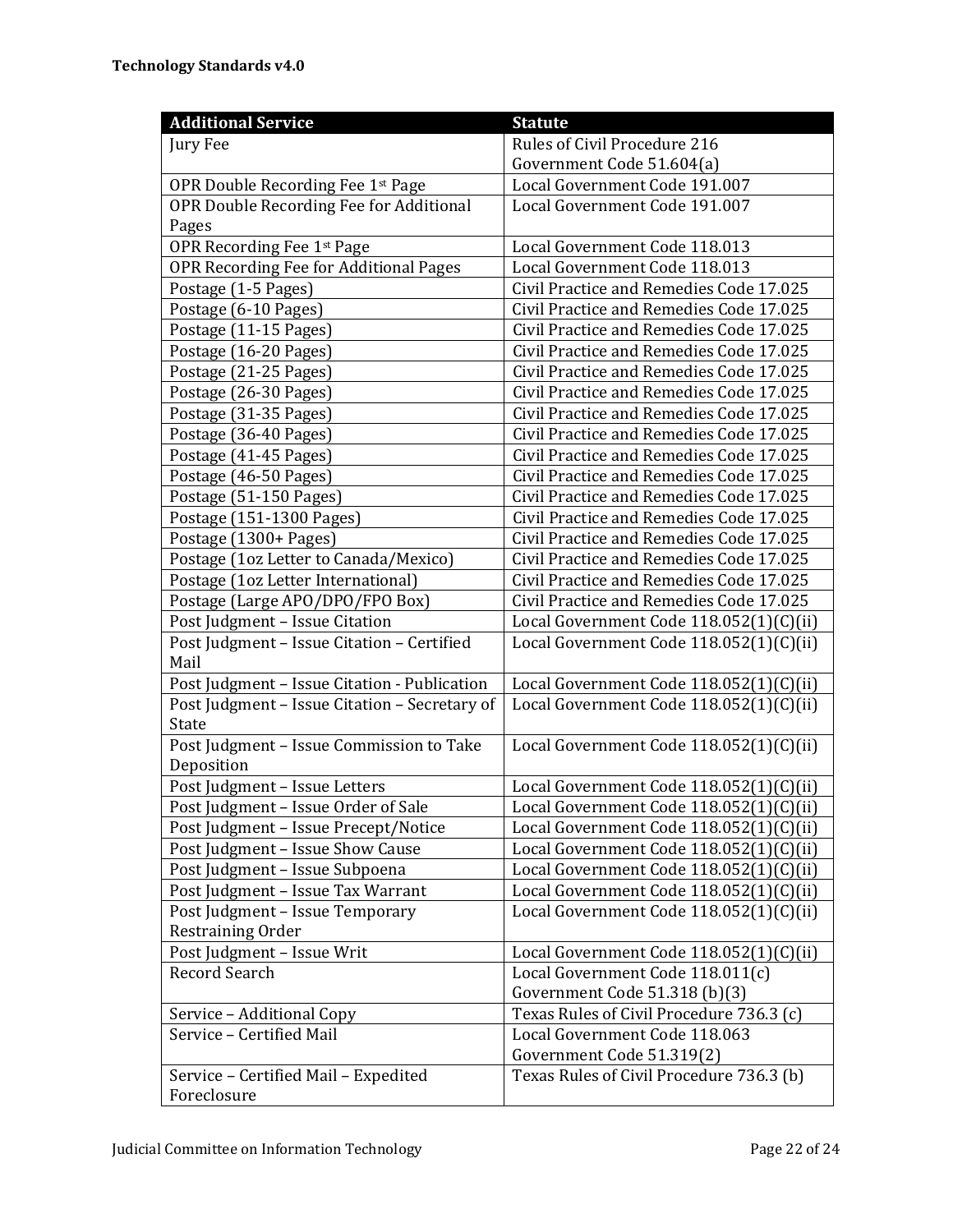| <b>Additional Service</b>                      | <b>Statute</b>                   |
|------------------------------------------------|----------------------------------|
| Service - Constable - Certified Mail           | Local Government Code 118.131(a) |
| Service - Constable - Order of Sale/Writ of    | Local Government Code 118.131(a) |
| Execution                                      |                                  |
| Service - Constable - Personal Service         | Local Government Code 118.131(a) |
| Service - Constable - Posting                  | Local Government Code 118.131(a) |
| Service - Constable - Publication              | Local Government Code 118.131(a) |
| Service - Constable - Subpoena - More than     | Local Government Code 118.131(a) |
| five days                                      |                                  |
| Service - Constable - Subpoena - Less than     | Local Government Code 118.131(a) |
| five days                                      |                                  |
| Service - Constable - Tax Sale                 | Local Government Code 118.131(a) |
| Service - Constable - Writ- (Precinct) - (List | Local Government Code 118.131(a) |
| writ type if applicable) <sup>2</sup>          |                                  |
| Service - Constable - All Other                | Local Government Code 118.131(a) |
| Service - Publication                          | Local Government Code 118.011(c) |
|                                                | Government Code 51.319(3)        |
| Service - Registered Mail                      | Local Government Code 118.063    |
|                                                | Government Code 51.319(2)        |
| Service - Sheriff - Certified Mail             | Local Government Code 118.131(a) |
| Service - Sheriff - Order of Sale              | Local Government Code 118.131(a) |
| Service - Sheriff - Personal Service           | Local Government Code 118.131(a) |
| Service - Sheriff - Posting                    | Local Government Code 118.131(a) |
| Service - Sheriff - Publication                | Local Government Code 118.131(a) |
| Service - Sheriff - Subpoena - More than       | Local Government Code 118.131(a) |
| five days                                      |                                  |
| Service - Sheriff - Subpoena - Less than five  | Local Government Code 118.131(a) |
| days                                           |                                  |
| Service - Sheriff - Writ - (List writ type if  | Local Government Code 118.131(a) |
| applicable) <sup>3</sup>                       |                                  |
| Service - Sheriff - All Other                  | Local Government Code 118.131(a) |
| (Title IV-D OAG Use Only) Citation Issuance    | Family Code 231.202(1)           |
| (Title IV-D OAG Use Only) Citation Issuance    | Rules of Civil Procedure 106     |
| - TRCP R 106 Sub Service                       |                                  |
| (Title IV-D OAG Use Only) Citation Issuance    | Rules of Civil Procedure 116     |
| - Publication                                  |                                  |
| (Title IV-D OAG Use Only) Citation Issuance    | Family Code 231.202(4)(A)        |
| - Certified Mail                               |                                  |
| (Title IV-D OAG Use Only) Precept Issuance     | Family Code 231.202(1)           |
| (Title IV-D OAG Use Only) Precept Issuance     | Rules of Civil Procedure 106     |
| - TRCP R 106 Sub Service                       |                                  |

<sup>&</sup>lt;sup>2</sup> Local Government Code 118.131(a) allows a commissioners court to set fees for the services of sheriffs and constables. In instances where the commissioners court sets different amounts for different types of writs, clerks may designate the type of writ and have multiple "Service-Constable-Writ" services available. <sup>3</sup> Local Government Code 118.131(a) allows a commissioners court to set fees for the services of sheriffs and constables. In instances where the commissioners court sets different amounts for different types of writs, clerks may designate the type of writ and have multiple "Service-Sheriff-Writ" services available.

<u> 1989 - Johann Stein, fransk politiker (d. 1989)</u>